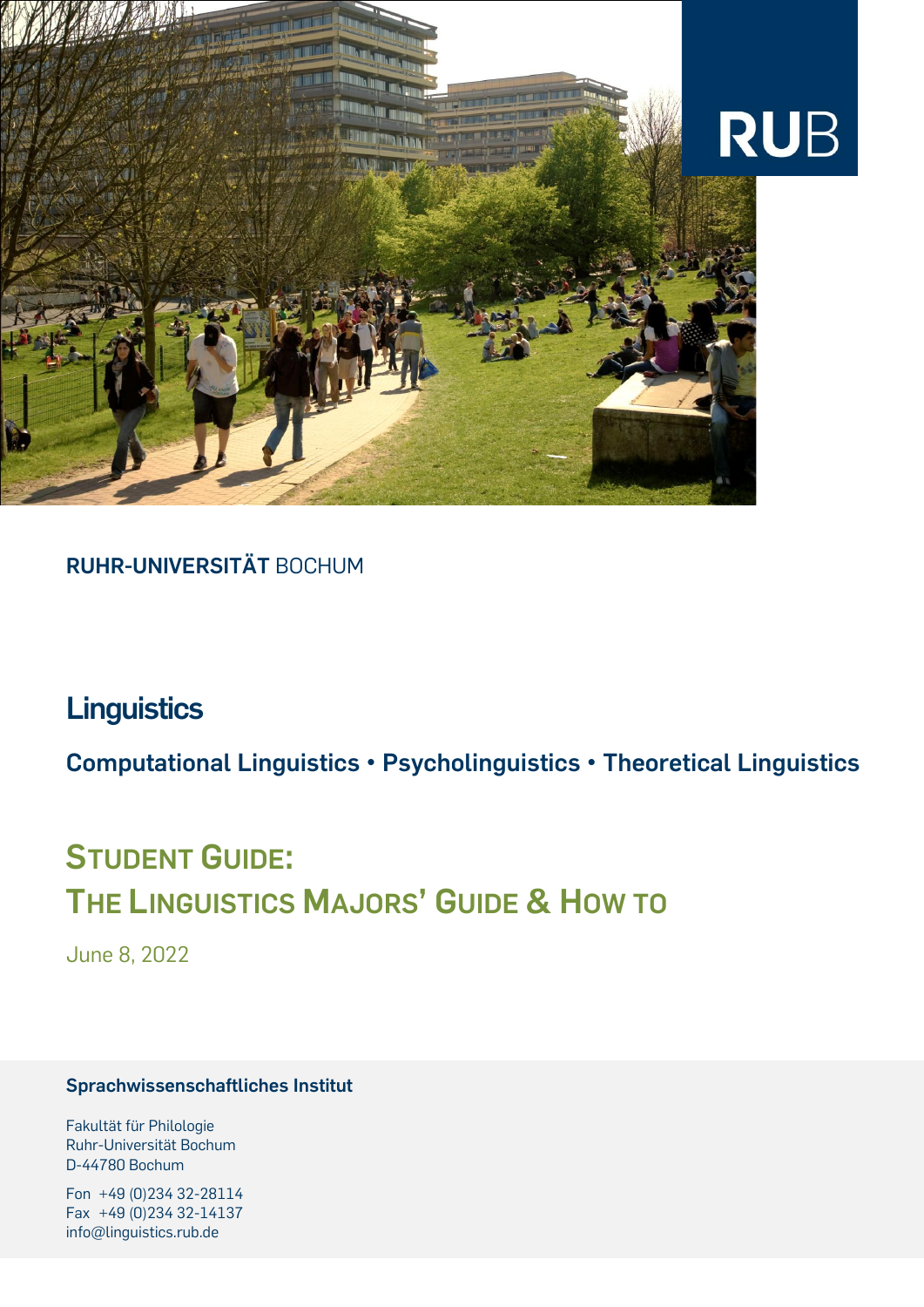## <span id="page-1-0"></span>**Contents**

| 1.1            |                                                                                       |
|----------------|---------------------------------------------------------------------------------------|
| 1.2            |                                                                                       |
| 1.3            |                                                                                       |
| 1.4            |                                                                                       |
| 2.             | PEOPLE: WHO'S WHO IN THE DEPARTMENT, AND WHAT THEY DO  7                              |
| 2.1            |                                                                                       |
| 2.2            |                                                                                       |
| 3 <sub>1</sub> | WHERE TO GO AND WHOM TO ASK: INSTITUTIONS IN THE INSTITUTE  9                         |
| 3.1            |                                                                                       |
| 3.2            |                                                                                       |
| 3.3            |                                                                                       |
| 3.4            |                                                                                       |
| 3.5            |                                                                                       |
| 3.5.1          |                                                                                       |
| 3.5.2          |                                                                                       |
|                |                                                                                       |
| 4.1            |                                                                                       |
| 4.2            |                                                                                       |
| 4.3            | MENTORING MEETINGS: HOW ARE YOU DOING IN YOUR STUDIES AND WHERE DO YOU WANT TO GO? 13 |
|                | 5. YOUR COURSES: REGISTERING, ATTENDING, MAYBE EVEN DROPPING   13                     |
| 5.1            |                                                                                       |
| 5.2            |                                                                                       |
| 6.             |                                                                                       |
| 6.1            |                                                                                       |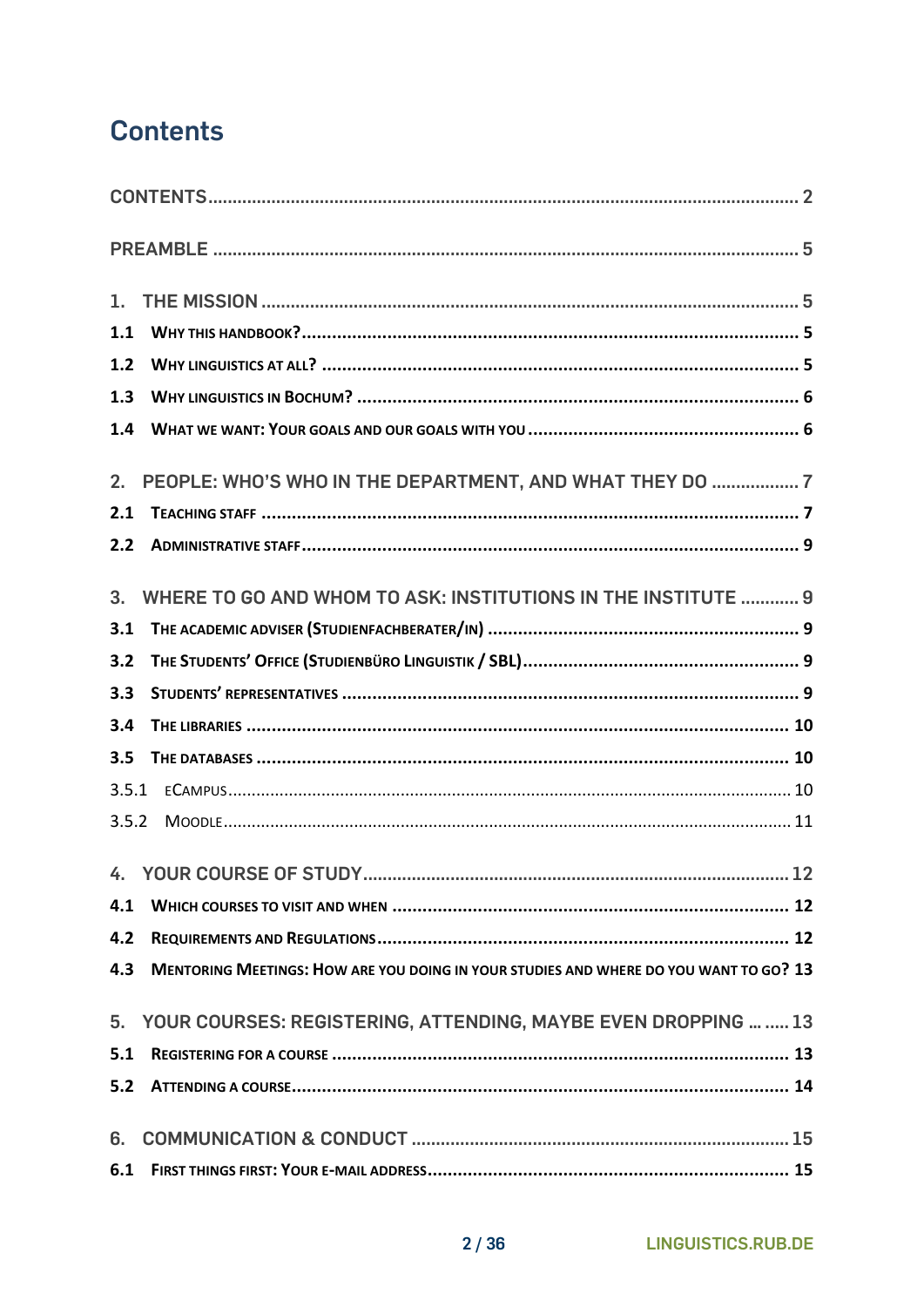#### **LINGUISTICS STUDENT GUIDE**

| 6.2            |                                                                  |  |
|----------------|------------------------------------------------------------------|--|
| 6.3            | HOW TO COMMUNICATE WITH YOUR INSTRUCTORS AND OTHER OFFICIALS  15 |  |
| 6.4            |                                                                  |  |
| 6.5            |                                                                  |  |
| 6.6            |                                                                  |  |
| $\mathbf{7}$ . |                                                                  |  |
| 7.1            |                                                                  |  |
| 7.2            |                                                                  |  |
| 7.2.1          |                                                                  |  |
|                |                                                                  |  |
| 7.3            |                                                                  |  |
| 7.4            |                                                                  |  |
|                |                                                                  |  |
| 8.             |                                                                  |  |
| 8.1            |                                                                  |  |
| 8.2            |                                                                  |  |
|                |                                                                  |  |
| 9.             |                                                                  |  |
| 9.1            |                                                                  |  |
| 9.2            |                                                                  |  |
| 9.3            |                                                                  |  |
| 9.4            |                                                                  |  |
|                |                                                                  |  |
|                |                                                                  |  |
|                |                                                                  |  |
|                |                                                                  |  |
|                |                                                                  |  |
|                |                                                                  |  |
|                |                                                                  |  |
|                |                                                                  |  |
|                |                                                                  |  |
|                |                                                                  |  |
|                |                                                                  |  |
|                |                                                                  |  |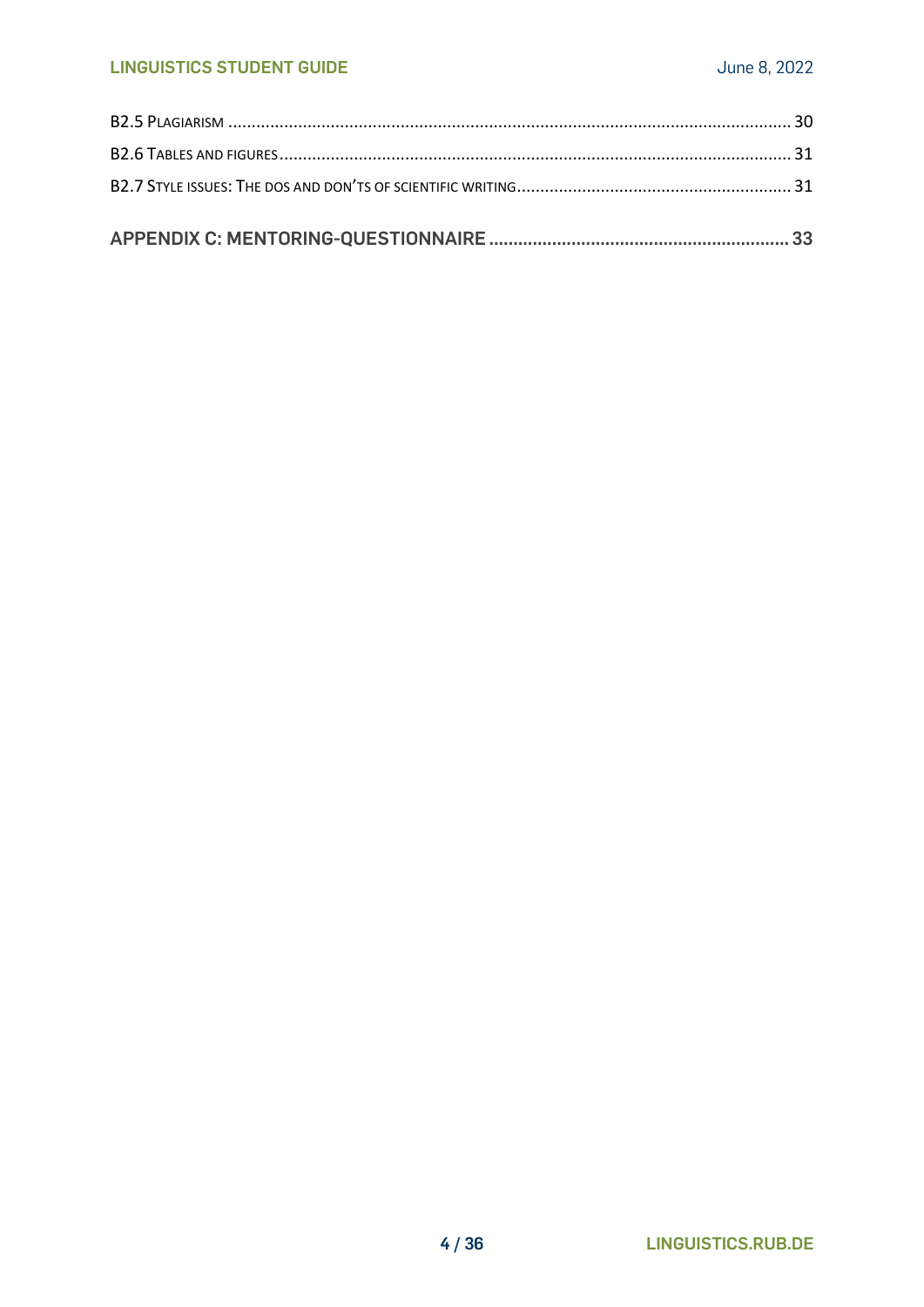## <span id="page-4-0"></span>**Preamble**

First the bad news: you must read this guide, it's obligatory. You are also requested to check for later versions of this paper on the department's web site. If you have any questions regarding your understanding of the information presented in this guide, please send an e-mail to [guide@linguistics.rub.de.](mailto:guide@linguistics.rub.de) For all further questions please first turn to the Students' Office (SBL) in GB 3/157 or, if the SBL staff cannot help you, please make an appointment with Ms. Hilke Schöning (in GB 3/152 or (preferably) by e-mail: [beratung@lin](mailto:beratunglinguistics.rub.de)[guistics.rub.de\)](mailto:beratunglinguistics.rub.de).

## <span id="page-4-1"></span>**1. The Mission**

## <span id="page-4-2"></span>**1.1 Why this handbook?**

Our aim with this handbook is to introduce you to the Linguistics Department at Ruhr-Universität Bochum and to present people and places to you that will be important during the course of your studies. The handbook is also supposed to introduce standards for the completion of coursework (assignments, papers, B.A. thesis) and other study-related mat-

ters. These standards are intended to be binding on all parties: for both students and teaching staff. But above all it is devised to help you, and hence we ask you for feedback and suggestions for improving this handbook in order for it to meet its intended function.

You might find our decision to confront you with a guide in English somewhat strange: this is a German program at a German university, and most classes are held in German, after all. However, your time here is only the beginning of your career, and we want to prepare you for your professional life after University. The more demanding your future job(s) will be the higher is the chance that you will work in international teams, where English will be the common denominator for communication. Even during your years at this department, you might choose to accept an internship somewhere else in Europe (we notice that happen increasingly lately) or study at a university abroad for some time, where you will soon find yourself communicating in English. The earlier and the more frequently you encounter English terms in a professional context, the better (for you).

# **Essentials**

- **•** in your first semester join the mailing list *students* (cf. 6.3)
- **·** in your first semester go to Ms. Schöning concerning your language requirements (cf. 4.2)
- at the end of your first semester/beginning of your second semester you should be familiar with the eCampus-System or go to the Students' Office to ask for assistance (cf. 3.4.1/3.1)
- **·** in your first semester join and familiarize yourself with "Moodle" (cf. 3.4.2)
- **·** in your first semester go on a tour of the Department Library (cf. 8.1)
- familiarize yourself with the rules concerning *Communication & Conduct* (cf. 6.)
- read the Appendices for questions concerning your written assignments (cf. Appendix B7.)

## <span id="page-4-3"></span>**1.2 Why linguistics at all?**

Linguistics is the scientific investigation of language – its structure, its substance, its origin, its change over time, its acquisition, its processing, its use, its social function, its teachability, and much more. Linguists are interested in both the features that are common to all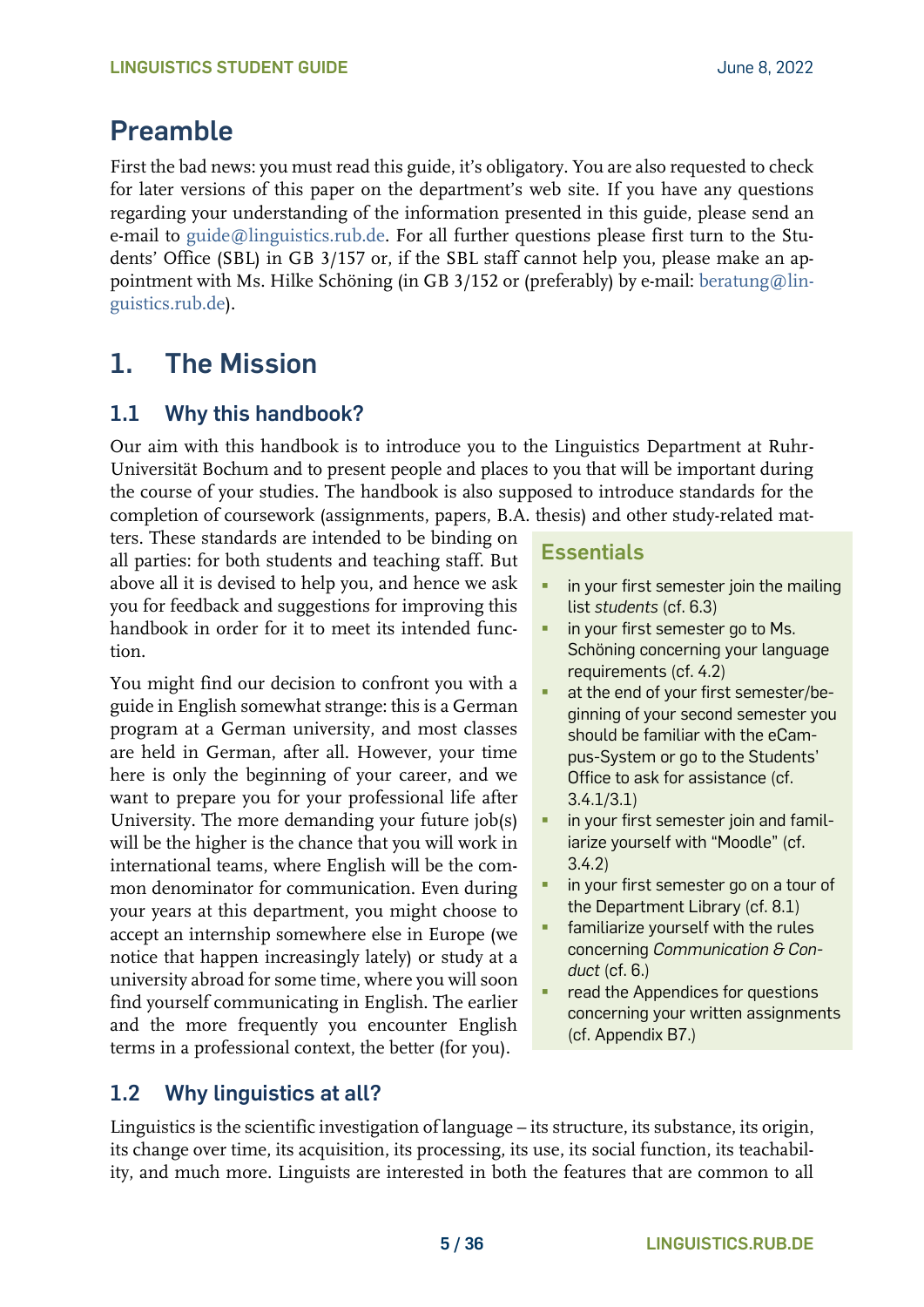languages (and their speakers, for that matter) as well as those features that make individual languages and their speakers unique. Owing to the ubiquitous nature of language, linguists work in all kinds of scientific areas, including mathematics, anthropology, philosophy, psychology, cognitive (neuro)science, literature science, and sociology. It is often underestimated how interdisciplinary and multifaceted linguistics is as a research discipline and how far-reaching its applications are. For example, did you know that search engines like Google to a large degree rely on linguistic research to find the best fitting documents for your queries?

Because of its multifaceted nature, linguistics students acquire a wide variety of broadly applicable skills during the course of their studies, such as critical thinking, putting forward a concise and balanced argument, problem-solving, etc. Mastering these skills is an important precursor for a variety of career opportunities in the public and corporate sector, such as teaching, software engineering, or publishing.

## <span id="page-5-0"></span>**1.3 Why linguistics in Bochum?**

The Linguistics Department at Ruhr-Universität Bochum is one of the ten departments that constitute the Division of Philology at Ruhr-Universität. While the Linguistics sections of the other departments are typically directed towards studying one particular language or set of languages, such as English or Romance languages, in detail, the Linguistics Department is not so much concerned with language-specific questions but with the fundamental principles of language structure and language use. Investigating these principles often requires making contact with the diverse range of neighboring disciplines, such as computer science, mathematics, psychology, cognitive neurosciences, sociology, didactics, and philosophy. This interdisciplinary nature of linguistics as a research field makes it a fascinating topic for study.

At Bochum, this interdisciplinary position is emphasized by the position of the Linguistics Department in the context of the other sections of the Humanities on the one hand, and by the internal structure of the Linguistics Department on the other: The department houses a wide variety of research areas that are represented by the professors and researchers associated with the department, including theoretical linguists, computational linguists, psycholinguists, and computer scientists.

Studying linguistics in Bochum enables you to immerse yourself in this interdisciplinary setting. The local NC guarantees an excellent student-to-teaching staff ratio, which is an important precursor for effective teaching and studying. At Ruhr-Universität Bochum, you can study linguistics and computational linguistics both at undergraduate (B.A.) and at graduate (M.A.) level. In addition, you can put an individual focus on psycholinguistics and clinical linguistics in your course of studies, which will qualify you for a postgraduate internship with the *Bundesverband Klinische Linguistik* (BKL) (cf. [http://www.linguistics.](http://www.linguistics.rub.de/studium/lip.shtml)  [rub.de/studium/lip.shtml\)](http://www.linguistics.rub.de/studium/lip.shtml).

## <span id="page-5-1"></span>**1.4 What we want: Your goals and our goals with you**

Not all of you have chosen linguistics as a major for the same reason. We frequently hear of motivations like "I wanted to do something with languages" or "I like languages, but most important: I want to get a B.A. degree." We feel there are better motivations for choosing this major, and we want to achieve two crucial goals with you and for you: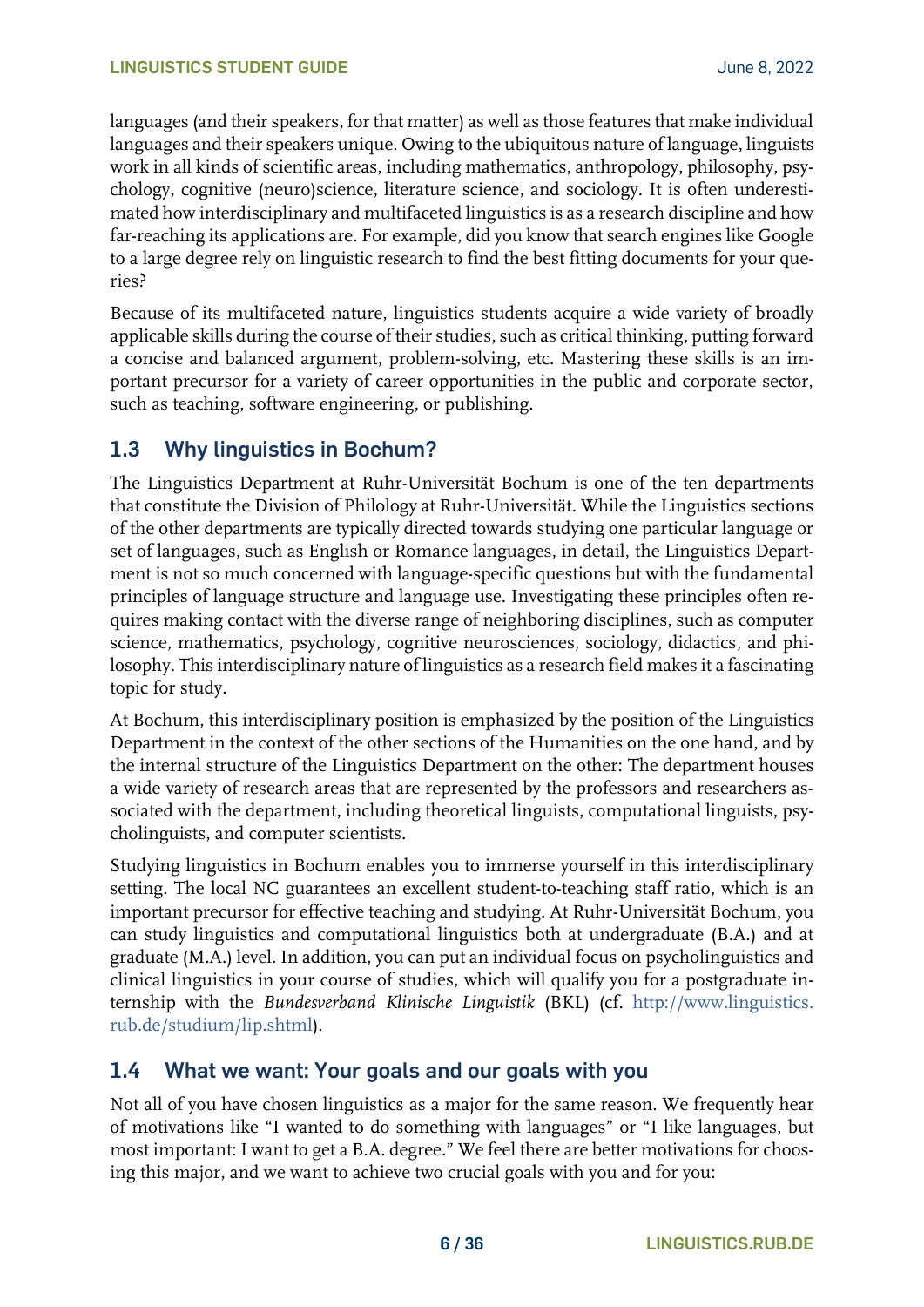- **First, we want to introduce you to a scientific discipline with an enormously complex** object of investigation, human language. We want you to gain an insight into the intricate and delicate complexities of human communication and the multitude of its parametric settings: individual languages across the world and right next to you – complexities you very probably have not discovered so far. Please note that we're not talking of the minor problems here you might have encountered when learning a foreign language, like verbal inflections in Spanish or unfamiliar constructions in Latin.
- Second, we do not want you to leave with a B.A. degree you do not really care about other than for your next application for a job and the feeling that you're out of linguistics, thank God. Instead, we want to prepare you for a professional career within the wide range of the linguistic enterprise, be it theoretical linguistics in an academic career, information retrieval or localization in IT development, natural language systems, psycholinguistics, clinical linguistics, or something totally different. For the last mentioned case we want you to take with you at least the essential capabilities you need for linguistic analysis, a sense for precision, formal correctness, sound scientific work, and awareness for languages and their embedding in mind and cultures.

## <span id="page-6-0"></span>**2. People: Who's who in the department, and what they do**

## <span id="page-6-1"></span>**2.1 Teaching staff**

The teaching and research staff at the linguistics department includes four professors and several research fellows. They have a wide variety of research interests, which enables the department as a whole to represent linguistic research in its full range. A research interest that is common to all members of staff pertains to corpus linguistic applications in computational linguistics and psycholinguistics.

Of course, the existing variety of research interests impacts on the teaching program, too, particularly in advanced seminars that enable students to work on current research topics in small groups of students. The following provides you with an overview of the research and teaching interests of the teaching staff and their individual backgrounds:

**• Prof. Dr. Eva Belke** is a psycholinguist. She is interested in Lexical-semantic encoding in young and older healthy and impaired speakers, psycholinguistic perspectives on language learning and teaching, cognitive resources of language processing, experimental reading research and acquired dyslexia, aphasiology and clinical linguistics, co-ordination of visual and linguistic encoding processes.

Eva Belke graduated in Clinical Linguistics/Speech and Language Pathology from the University of Bielefeld, from where she also obtained a PhD in Psycholinguistics. After a two-year post-doc with Antje Meyer at the language production lab of the University of Birmingham, she held a lectureship in Psychology at Aston University, Birmingham, before returning to the University of Bielefeld in 2005, where she has worked as a senior research fellow until moving to Bochum in 2008.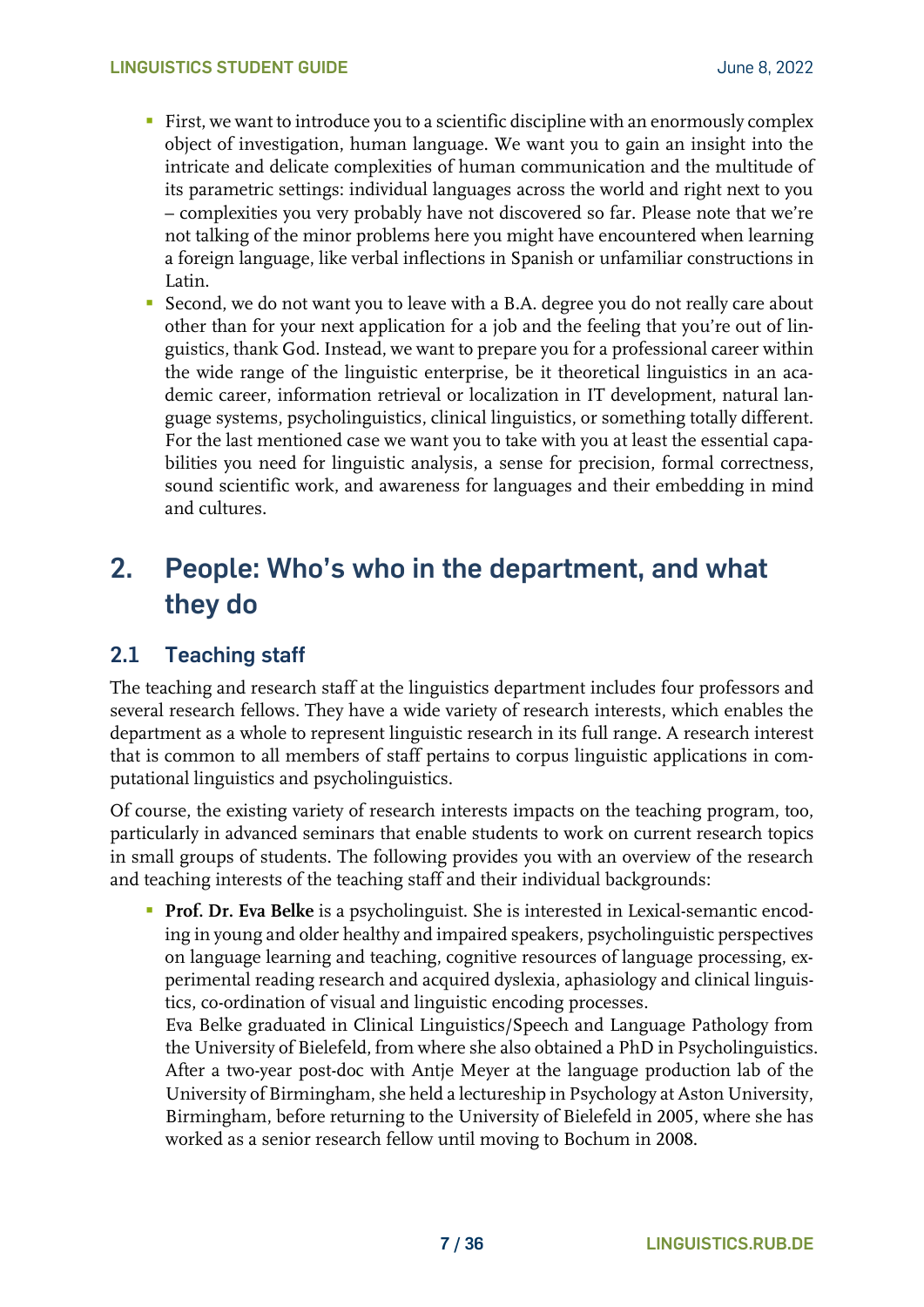**• Prof. Dr. Stefanie Dipper** is a computational linguist. She is interested in the creation and annotation of corpora and their use in theoretical and computational linguistics. One focus is on developing automatic methods for the analysis of texts from older language stages (such as Middle High German and Early New High German). Another focus is on the analysis of phenomena that occur above sentence level (such as discourse anaphora).

Stefanie Dipper holds a Master's degree in linguistics, computer science and psychology from the University of Tübingen. She obtained a PhD in computational linguistics from the University of Stuttgart. After 4 years as a post-doc at the University of Potsdam, she joined the Linguistics Department in December 2007. Stefanie Dipper is the department's academic adviser ('Studienfachberaterin').

**• Dr. Martin Hoelter** teaches linguistics primarily in the areas of phonetics, phonology, and morphology. He is particularly interested in the phonetic basis of sound change as well as phonetic and phonological variation. He also is the department manager and IT officer.

Martin Hoelter studied General and Theoretical Linguistics, American Studies, and English at Ruhr-Universität Bochum and at the University of California, Los Angeles. He obtained both his M.A. and PhD degrees in Bochum. He joined the Linguistics Department in 1988.

**Prof. Dr. Ralf Klabunde** is a linguist and computational linguist. His research interests concern the aspects of text generation, answer generation in dialogue systems, the relation between content planning and linguistic realization, implicature modelling from a computational linguistics perspective, probabilistic pragmatics.

Ralf Klabunde studied Linguistics and Mathematics at the University of Osnabrück. Afterwards he became a PhD Student at the Max-Planck-Institute for Psycholinguistics in Nijmegen, worked as assistant professor at the University of Heidelberg, and became a scholarship holder of the German Research Foundation. In 2002 he joined the Linguistics Department in Bochum.

**Jun.-Prof. Dr. Agata Renans** is the department's Junior Professor in Experimental Linguistics. Her interests include experimental semantics and pragmatics, fieldwork semantics and pragmatics. Specific interests are: (in)definites, clefts, common nouns, aspectual reference, non-asserted meaning components, information structure.

Agata Renans obtained her PhD at the University of Potsdam and worked as a postdoctoral researcher in formal semantics and pragmatics in the project on pluralized mass nouns at Ulster University, Northern Ireland, before she joined the department in 2018.

In addition, some classes may be taught by **adjunct instructors** ['Lehrbeauftragte'] employed on a part-time basis and specializing in the specific areas they teach in their seminars.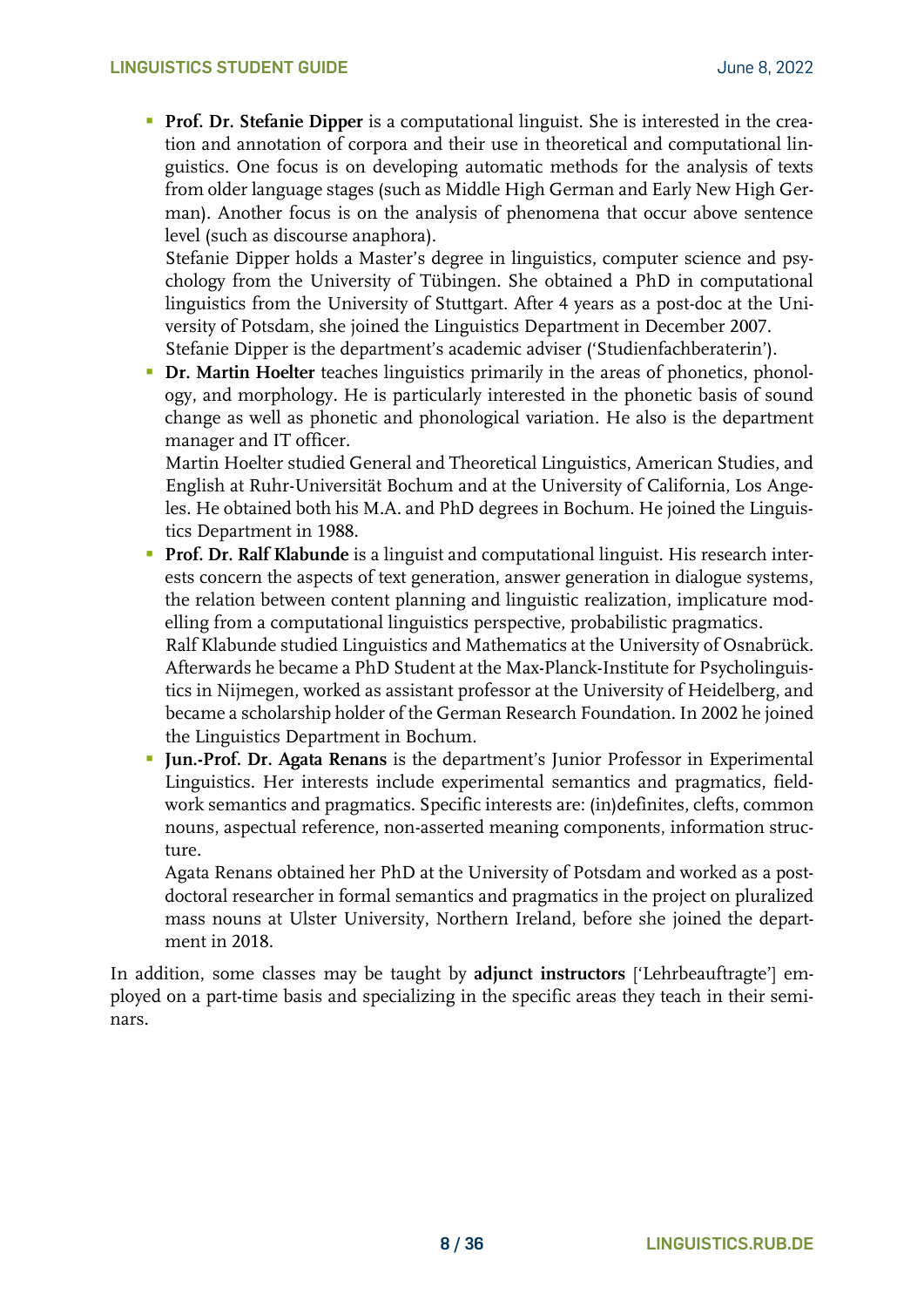### <span id="page-8-0"></span>**2.2 Administrative staff**

- **Anke Rademacher** is secretary to Professor Dipper.
- **Hilke Schöning** is secretary to Professors Belke and Klabunde. In addition, Ms. Schöning is secretary to the Head of Department and currently also the departmental eCampus agent. Ms. Schöning is assistant to the current academic adviser Prof. Dipper and co-ordinates processes relating to enrolling and advising students as well as the crediting of courses.

## <span id="page-8-1"></span>**3. Where to go and whom to ask: Institutions in the institute**

### <span id="page-8-2"></span>**3.1 The academic adviser** (Studienfachberater/in)

The department's academic adviser will help you in cases where need specific information on your individual, i. e. personal course of study. For general questions and information, please consult this guide or the *Studienführer* first. Alternatively, you might want to ask your fellow students in the Students' office aka 'SBL', see immediately below). If you need the academic adviser's help, please make an appointment via e-mail first: [beratung@linguis](mailto:beratung@linguistics.rub.de)[tics.rub.de](mailto:beratung@linguistics.rub.de)

## <span id="page-8-3"></span>**3.2 The Students' Office (**Studienbüro Linguistik / SBL**)**

The Students' Office is your first address for getting assistance in most matters pertaining to your course of study. The office is open several hours a week during time of classes and can also be contacted by e-mail [\(sbl@linguistics.rub.de\)](mailto:sbl@linguistics.rub.de).

Senior students employed in the office will help you with practically any question or will direct you to the appropriate place where to get the desired information. You will also find many resources at the office, including a copier which can be used free of charge in most

cases. Additionally the Students' Office keeps ready electronic course material not distributed via Moodle as well as hardcopies of obligatory course readings.

The best way to find out about the Students' Office is to go there and talk to the staff: building GB, level 3 (remember: '3' is unequal to '03'), room 157. Additionally you might want to check their website at [linguistics.rub.de/ studienbuero](https://www.linguistics.rub.de/studienbuero) .

## <span id="page-8-4"></span>**3.3 Students' representatives**

The department's students' representatives are a departmental organization consisting of about a dozen students elected by the student body of the linguistics department. These representatives have a number of functions to help you during your studies and apart from that perform an important political function: they delegate your representatives in the various committees and boards of university divisions and institutions outside and above in structure of the linguistics department. Please take part in

## **Institutions in the institute …**

**Academic adviser:** Individual counselling on questions regarding your personal course of study

**Students' Office:** Assistance in most matters of your studies

**Students' representatives:**

your elected representatives

Two important **libraries**:

- department library
- university wide library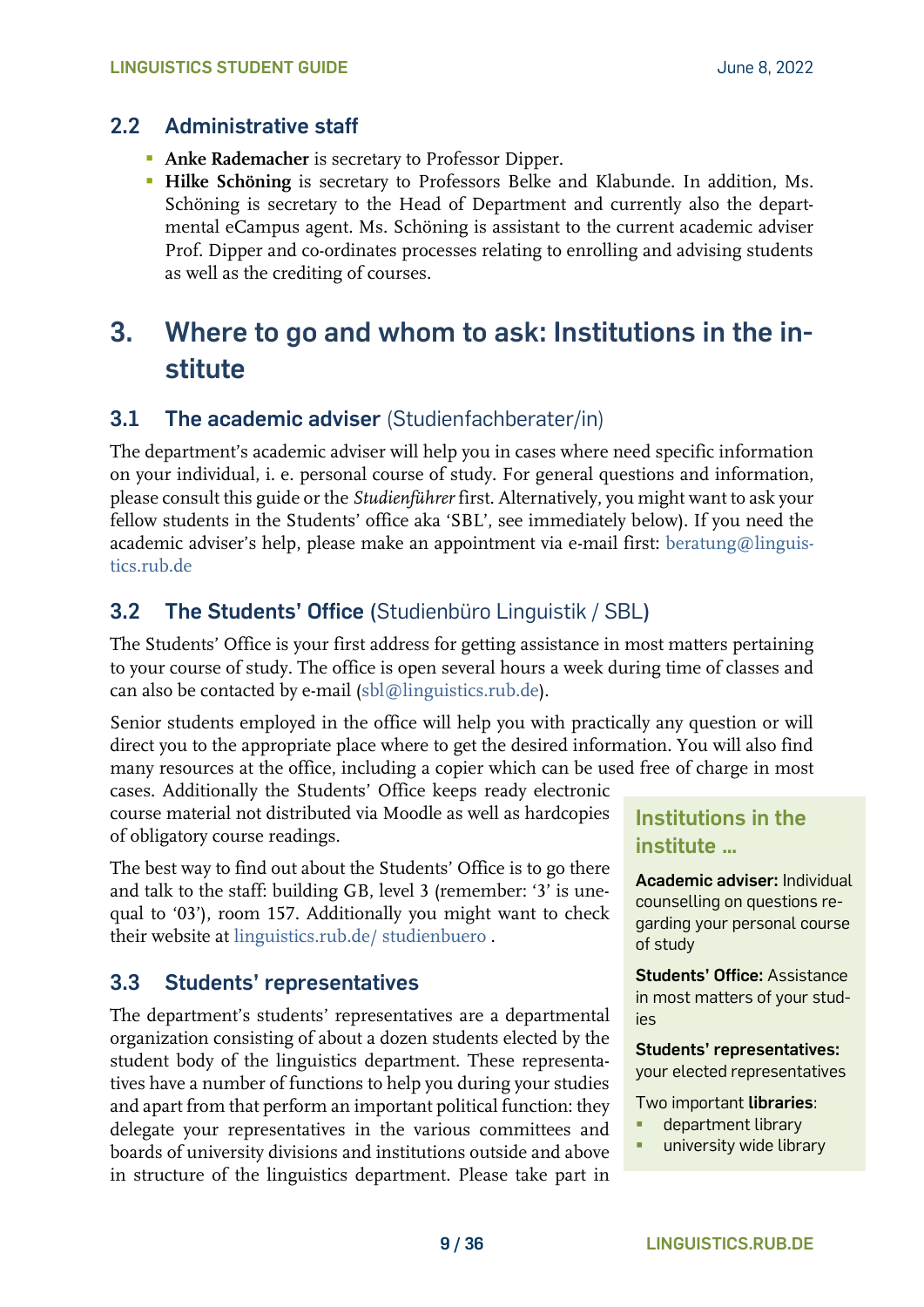their assemblies and meetings and execute your right to vote. This is your chance to opt for major political decisions at the university via your democratic representatives.

## <span id="page-9-0"></span>**3.4 The libraries**

Ruhr-Universität houses a university-wide library, the 'UB', as well as many local libraries that are associated with individual divisions. The linguistics library (as part of the library of the Division of Philology) is located at GB, level 3. To get there, enter the library at GB 4 (northern entrance) and take the staircase inside the library to get down to GB 3.

You will find various types of library resources there, both off-line, i.e., on the library shelves, and on-line, for instance in scientific journals that the library subscribes to electronically (see sections 8.1 and 8.2 for more detail on the library resources).

We strongly recommend that you enroll in a guided library tour early on in your course of studies, because you will only be able to use the rich and valuable resources of the library if you know that they are there and how to access them. Alke Eulen, the librarian maintaining the linguistics library, will be happy to guide groups of students through the linguistics shelves and the electronic resources of the library. A first tour for beginners is arranged on occasion of the annual information and welcome meeting at the beginning of your course of studies.

## <span id="page-9-1"></span>**3.5 The databases**

#### <span id="page-9-2"></span>**3.5.1 eCampus**

Most of you will be familiar with this database already, which is the university's central administration tool for all students' data with respect to enrolling in and crediting of courses. Since all of your course credits are stored in eCampus it is essential that you monitor your personal data regularly. It is up to your responsibility to check that your credits are completely recorded in eCampus by the time of your application for the final B.A. examination at the latest. Please do not consider starting to check your credits in eCampus only days before applying for the final exam.

When checking for your credits please allow your instructors

## **Databases**

The **eCampus** database contains your records, so monitor it closely. You also have to register for your classes via eCampus.

In **Moodle** you will find materials for your classes.

some extra time for entering your credits in eCampus after you have effectively completed your course work. They need some time e.g. for grading not only your work but also that of your fellow students.

The most important specific information regarding your course of study in linguistics is the department's policy on registration for classes. There is a strict deadline each semester by which you are required to have registered for every class you are taking: the first day of the semester, i.e. April 1 for the summer semester, and October 1 for the winter semester, 11:59 p.m. on both days. By this time you must have made your respective choice of classes and entered it in eCampus. It is the department's policy not to accept any late registrations except for rare cases in which a formal application for late registration will be considered.

Occasionally, the eCampus registration deadline will deviate for specific classes, most commonly in cases where additional classes can only be announced after the official course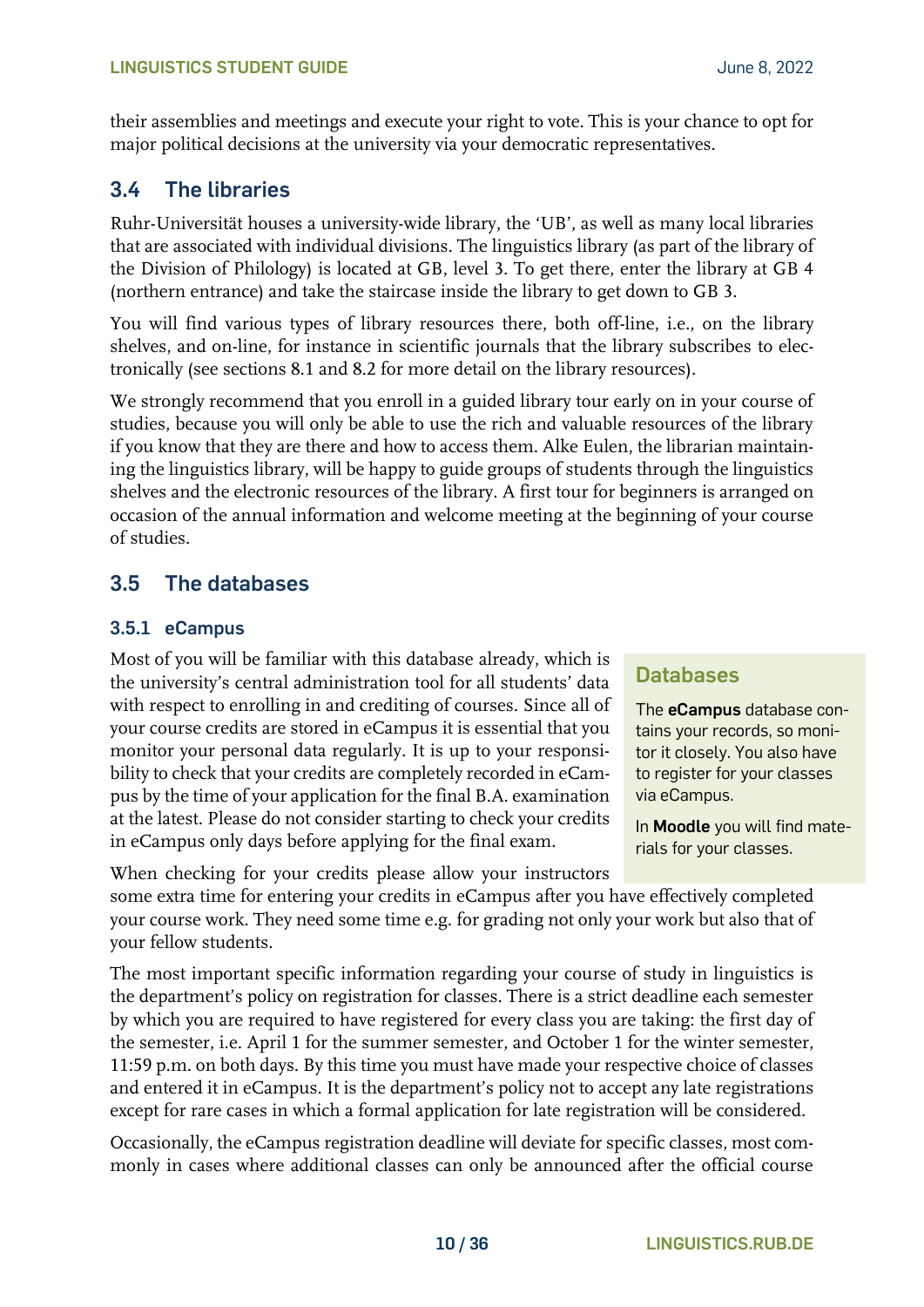catalog has been published. Such cases will be announced via the department's website and the students' mailing list.

All eCampus matters concerning the completion of your studies and your application for the final examination are handled by Ms. Schöning. Please ask for an appointment by email [\(beratung@linguistics.rub.de\)](mailto:beratung@linguistics.rub.de) and be prepared to be asked to make some modifications of your data in eCampus yourself.

#### <span id="page-10-0"></span>**3.5.2 Moodle**

Again, you will have heard about these databases already at some time during the central introduction to university matters. At the Linguistics Department, the majority of courses will have a site in Moodle for which you will also have to register obeying a deadline. Normally the registration for Moodle courses takes place in the two-week period between the official start of the semester (which coincides with the eCampus registration deadline) and the official start of classes. The respective deadlines will be announced for each class in the department's commented course catalog ('Studienführer'/'Kommentiertes Vorlesungsverzeichnis'). As with eCampus there will also be no late admission to Moodle linguistics courses except for rare and justified reasons.

Apart from registering on time, you are also responsible for ensuring that you have an appropriate internet access (in cases of hardship there are many possibilities for access via the campus facilities like the IT-Pool in GB 03) and that you have the necessary tools installed where applicable. Most important (because frequently ignored) is your responsibility to remember the passwords for your courses.

Moodle's URL is [https://moodle.ruhr-uni-bochum.de](https://moodle.ruhr-uni-bochum.de/) .You will find all linguistics courses in the catalog under *Sprach- und Kulturwissenschaften > Language and Culture > Sprache und Literatur > Fakultät für Philologie > Sprachwissenschaftliches Institut*.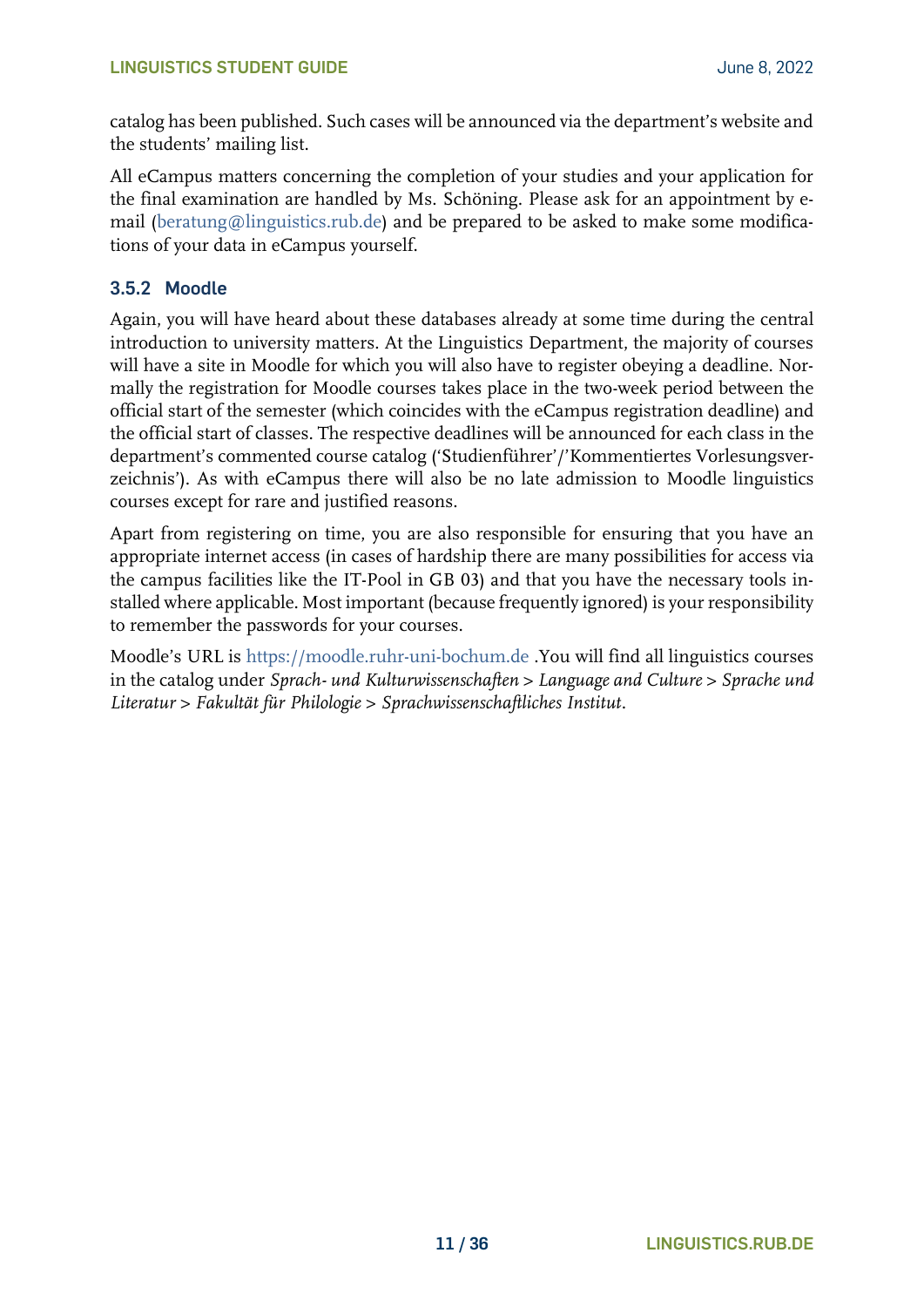## <span id="page-11-0"></span>**4. Your course of study**

### <span id="page-11-1"></span>**4.1 Which courses to visit and when**

There are different types of courses that you will attend during your studies.

#### **Undergraduate program courses**

#### **Lower division courses (the core courses)**

- **·** introductory courses, ['Grundkurse']
- tutorials ['Tutorien'], usually conducted by graduate students

#### **Upper division courses (the electives)**

- (undergraduate) seminars ['Proseminare']
- **·** advanced seminars ['Hauptseminare']

#### **Graduate program courses**

- graduate research seminars, taught by professors only
- **·** independent study, individual study, directed research ['Projektarbeit – Forschungsprojekt']
- teaching project ['Projektarbeit Lehrprojekt']

Early on during the course of your studies, you will predominantly attend introductory courses about the theoretical and methodological basics of linguistics. Most of these courses are accompanied by tutorials given by senior or graduate students and are supposed to help you practice how to apply the knowledge that you are acquiring. Starting from your second year, you will then be able to attend undergraduate seminars, which are intended to give you the opportunity to train and improve your scientific skills by working on current topics of linguistic research. Once you have completed all modules on linguistic basics, you can also attend (advanced) undergraduate research seminars that capitalize on current issues in linguistics and are designed to improve your skills in conducting linguistic research independently and in depth. There are several other forms of teaching that are listed in detail in the 'Studienordnung' (see also Glossary).

#### <span id="page-11-2"></span>**4.2 Requirements and Regulations**

You should familiarize yourself with both Study Regulations ['Studienordnung'] and Examination Regulations ['Prüfungsordnung'] (including the Subject-Specific Regulations. i.e. 'Fachspezifische Bestimmungen') early in your course of study. It does not make much sense to rehash these sets of regulations here in detail, instead we advise you to read them thoroughly and ask the Students' Office or the academic Adviser ('Studienfachberater/in') for clarification if necessary. Nevertheless: here are a few hints as to which of the two is consulted for questions that might come up:

- **Example 3 Study Regulations:** general information on the structure and content of your major, types of classes and modules, information on crediting, suggested schedule
- **Examination Regulations:** specific information on which courses to take in which combinations, number of credits, specific requirements for admission to the final examination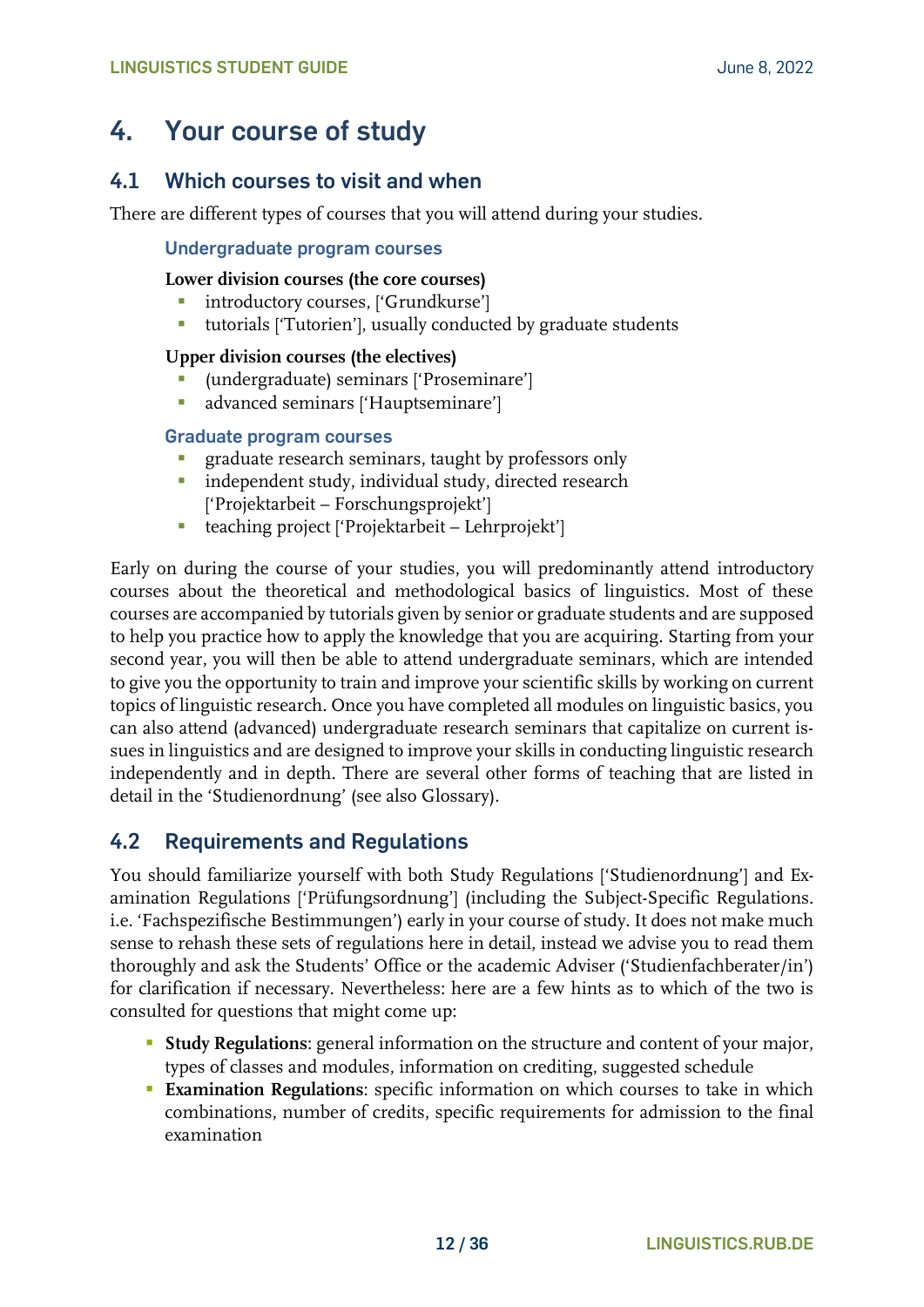**• Language Requirements:** see Ms. Schöning at the beginning of your studies in order to check whether you fulfill the requirements, or whether you have to take additional courses

## <span id="page-12-0"></span>**4.3 Mentoring Meetings: How are you doing in your studies and where do you want to go?**

The institute's mentoring scheme provides all students with individual mentors from the teaching staff. The purpose of this mentoring scheme is to give you an opportunity to discuss how you are doing in your studies, including things that are going well as well as problems that might affect your efficiency in studying. Needless to say, anything that is being discussed in these mentoring meetings is treated confidentially.

All B.A. students entering their fourth semester will be assigned an individual mentor and will be invited for a first round of mentoring meetings. As of this first round of meetings, you can always turn to your mentor with anything that you would like to discuss. We recommend that you see her/him at least twice during the course of your studies - when you are first invited, and again later, when you are progressing towards completing your B.A.

thesis. In the first meeting, your mentor will help you find goaloriented way through the second half of your studies, making sure that you are not missing out on any obligatory courses and that you know how these courses will relate to the advanced courses that you are planning to attend in the second half of your studies. In the second round of mentoring meetings, which we would envisage towards the end of your fifth semester, we would hope to provide an orientation for the completion of your studies

## **Mentoring**

Your first meeting will be in your 4th semester of the undergraduate program. Please bring the questionnaire (cf. Appendix C).

- what are the linguistic interests you have developed, likes and dislikes and how could this help you find a promising thematic orientation for your B.A. thesis. The second mentoring meeting would also provide an opportunity to discuss plans for further studies, e.g., in the Master's program of the Linguistics Department.

We recommend this minimal mentoring scheme to everyone, and offer everyone to schedule more meetings with their mentor if need be. When you come to your first mentoring meeting, please print off and fill in the questionnaire provided in Appendix C of the Student Guide. This makes it easier for both you and your mentor to cover all the necessary aspects of the mentoring process.

## <span id="page-12-1"></span>**5. Your courses: Registering, attending, maybe even dropping …**

## <span id="page-12-2"></span>**5.1 Registering for a course**

The commented course catalogs ['Studienführer'] for the summer and winter semesters are published in January and July, respectively. You can access it online at

[https://www.linguistics.rub.de](https://www.linguistics.rub.de/)

It includes information on which courses are offered, what the qualification requirements there are for each course and, of course, where and when the courses will take place.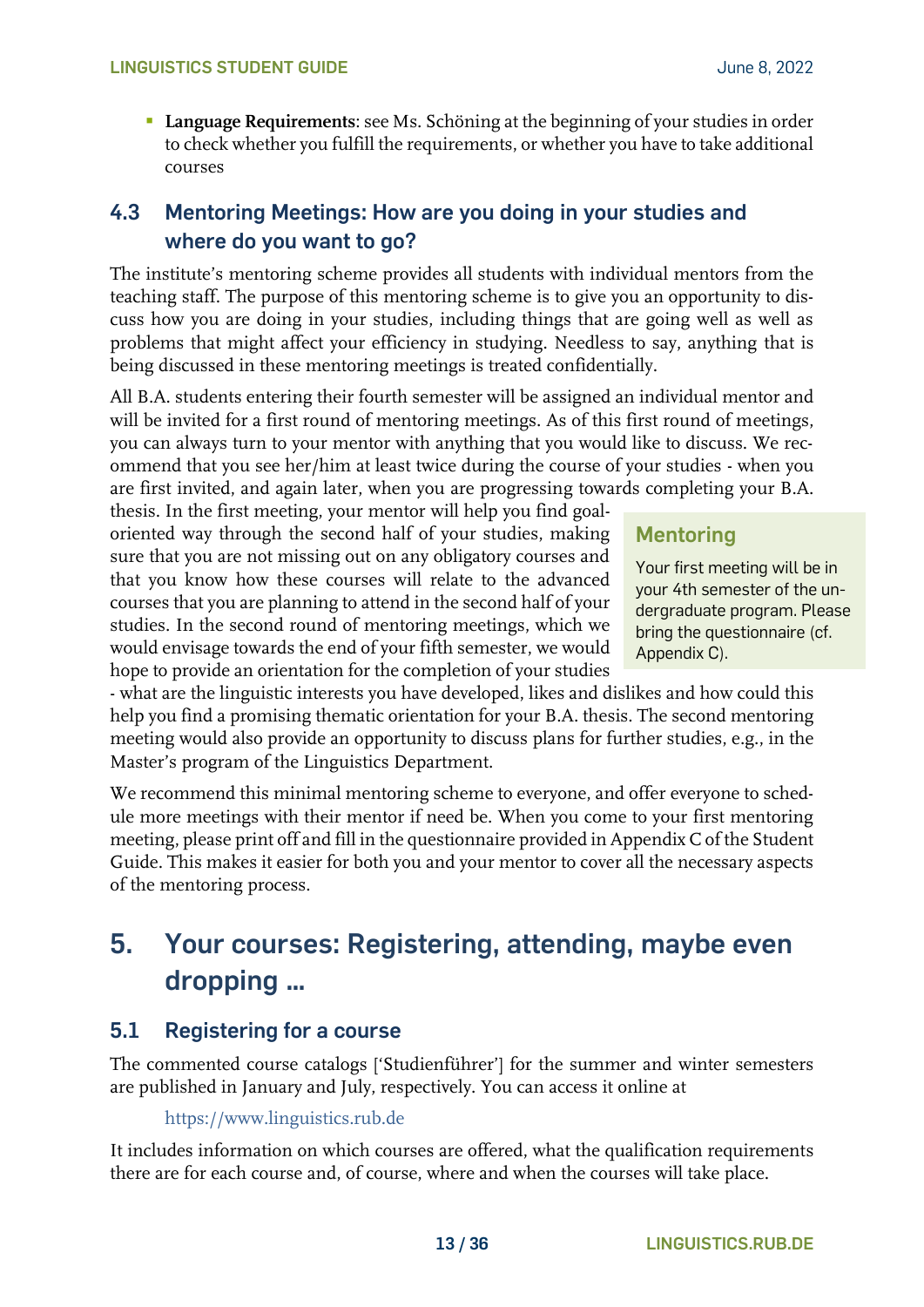To enroll in a course, you have to register for the course in eCampus prior to the registration deadline stated in the commented course catalog. For some courses, only a limited number of students will be admitted, so we advise you to register for the courses you plan to attend as early as possible. Typically, the registration deadlines for courses are April 1 for the sum-

mer semester and October 1 for the winter semester. Occasionally, deadlines will vary, for example due to courses which could be offered on short notice only.

The early registration deadline has several functions. First and foremost, it is supposed to make the registration effort manageable for teachers and students. Second, the early registration deadline allows the teaching staff to preview how many students are intending to attend their courses, which is helpful when planning the course outlines.

## **Your courses**

Get the commented course catalog as soon as possible. Check regularly in the eCampus database if you want to register for a class – especially if it is not available early on in the registration period.

Please note that the registration deadline is there to be met, not

to be missed. Given that both the commented course catalog and eCampus are accessible on-line, we expect you to respect the registration deadlines even when you are away, for instance, when you are spending a semester abroad. Make sure, that you carry the necessary equipment (USB card reader) with you during longer absences from campus.

## <span id="page-13-0"></span>**5.2 Attending a course**

By default, all courses at the Linguistics department start in the second week of the official teaching period. Blocked courses are typically held in the week before or after the official teaching period. During the first session of a course, you will receive important information about the outline of the course, the conditions for completing the minimum credited workload ['Studienleistung'] or the maximum credited workload ['Prüfungsleistung'] and the literature that the course is based on. Be sure to note all relevant organizational details during this first session because it will be your responsibility to observe the relevant deadlines of each course. For instance, this may apply to course material that is only available on-line for a certain period of time or for coursework that has to be submitted until a specified deadline. Please note that you may fail a course if you do not observe the relevant deadlines, because the instructor who holds the course is neither obliged to provide you with material individually when you are late, nor to accept late coursework.

Individual lectures typically last for 90 minutes and we ask you to arrive for your lectures in time. It is at the discretion of the instructor to exclude students who are late from the lecture. Instructors are also entitled to exclude students disturbing the other students (cf. also section 6.6).

When you enroll for a course or a seminar, we ask you to attend each lecture. Our experience is that attendance is very good overall but there are some students who keep skipping lectures without catching up with the course content. Please be aware that you are individually responsible for catching up with course material when you are missing lectures.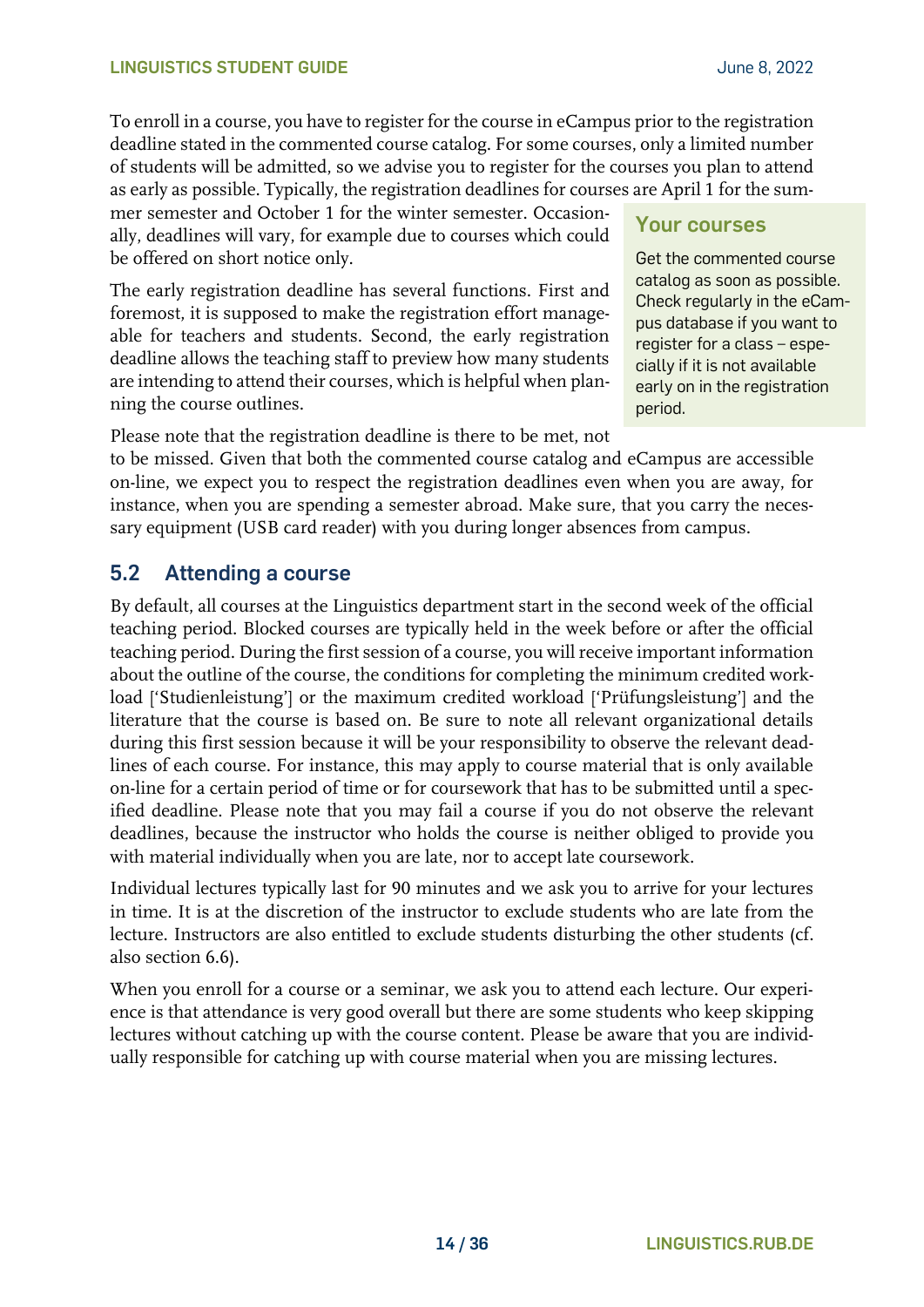## <span id="page-14-0"></span>**6. Communication & conduct**

## <span id="page-14-1"></span>**6.1 First things first: Your e-mail address**

You are requested to use your *rub*-address, and only that address, in all communication with the department or members of the department (Your rub-e-mail looks like this one: *monika.musterfrau@rub.de*). When you write to us using another e-mail address than your personal rub-address we will ignore your messages. Why? Well, there are two reasons: (1) you have been provided with a rub-address for ease of communication within the university and for ease of identification of your personal messages as a student. The university's com-

puting center is your e-mail provider, and in case you live in one of the dormitories, it is also your ISP, your Internet Service Provider – all this for free. It seems reasonable to make use of this service. (2) The university's computing center will block messages with your address sent from a third-party provider. Hence we can be fairly sure that a mail sent with your address is really from you.

**Communication**

Use your rub-e-mail for communication with the department and check it at least **once a day**.

Two commandments go with the use of your-mail address:

- 1. Check it at least once a day. "I didn't know, I haven't checked my mail." is not an acceptable excuse for anything that went wrong.
- 2. Don't let your mailbox overflow. It is extremely annoying not only for us, but also for your fellow students running the *students* mailing list to receive half a dozen bounces ('mailbox full') when mailing to many people at once.
- 3. Always specify a meaningful subject when you write an e-mail to avoid that it ends up in the junk folder.
- 4. Always quote your matriculation number in your e-mail.

## <span id="page-14-2"></span>**6.2 Your mailing list: ling-ba-students**

This is the mailing list of the students of the Department of Linguistics, Ruhr-Universität Bochum. Nobody else has access to this list and it is restricted to topics immediately related to the study of linguistics in Bochum and nothing else. Subscription of the list is obligatory:

#### [lists.ruhr-uni-bochum.de/mailman/listinfo/ling-ba-students](https://lists.ruhr-uni-bochum.de/mailman/listinfo/ling-ba-students)

The list is the fastest way to get urgent info from the department: For us the list is the only chance to reach all of you quickly in urgent matters. Rest assured that this is a low volume list. We will avoid sending you any unnecessary information and we will ensure that the list is spam safe.

## <span id="page-14-3"></span>**6.3 How to communicate with your instructors and other officials**

When you want to discuss a problem with one of the members of staff, please approach them during their office hours or arrange an individual appointment at another time. Right before the beginning or after the end of class might seem a good chance to catch us, but when there are 17 people in line it is not an appropriate occasion. It is also not a good idea to get binding statements from us while we're being talked to by five different persons. So please arrange an appointment where things can be discussed in decency.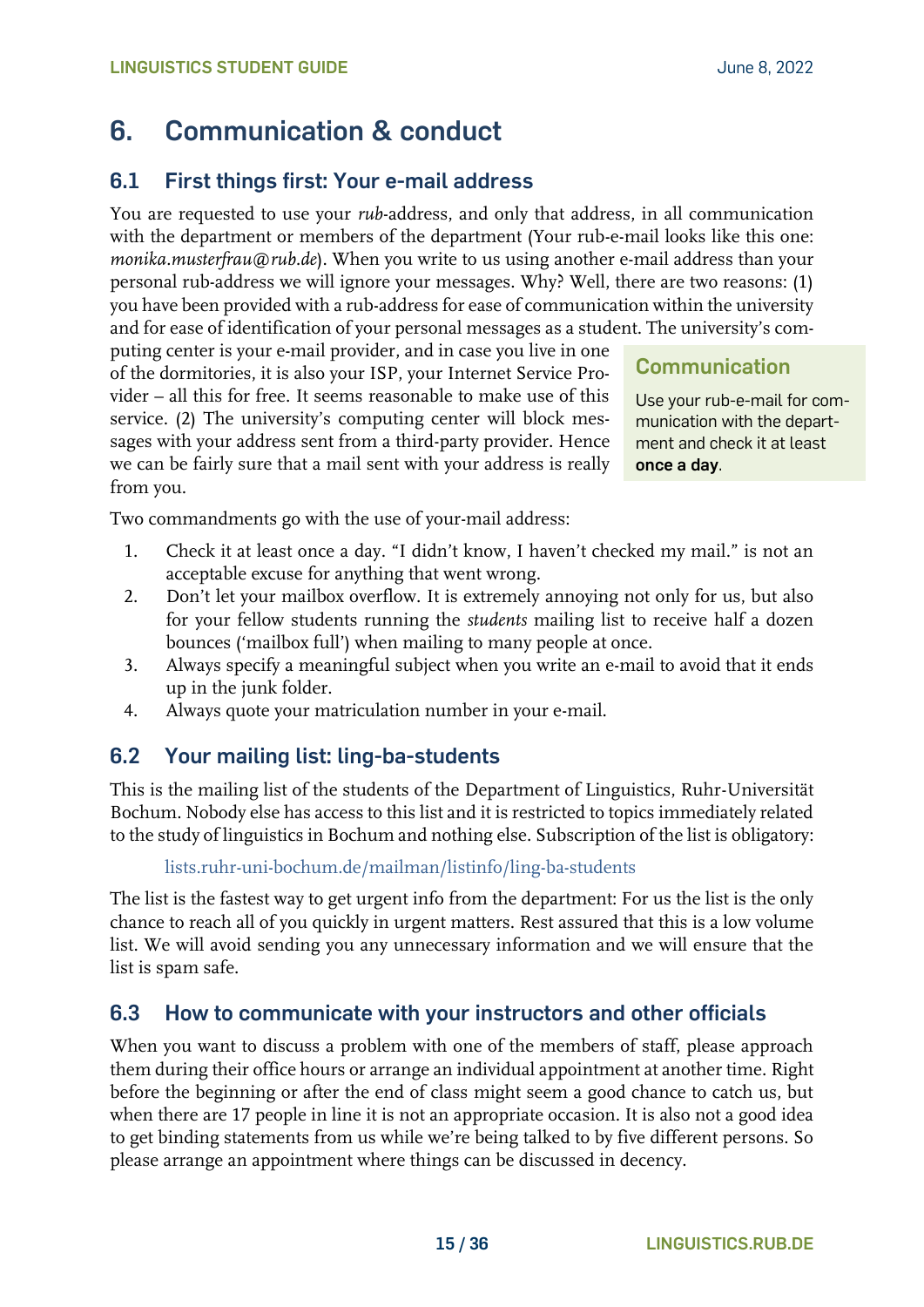Try to find ways to solve minor problems without your instructor: easy questions can be answered by your own initiative, maybe by a fellow student, by the SBL, the students' representatives, or via the *students* mailing list. Please do not forget that you're not alone out there: you have fellow students. Try to make a few friends as early as possible in your course of study. Many minor problems can easily be solved by simply asking a friend or a fellow student in the same class. Your instructors will of course take care of serious or really individual problems, but the rest is up to your responsibility.

Here is a short reverse list of instructors' favorites, i.e. questions to avoid by all means:

- "I missed class; can you send me the slides?"
- "I missed class; what did you discuss?"
- "I forgot to register in eCampus; can you enroll me?"
- "When was the assignment due again?"
- "I've misplaced my Moodle password; can you mail it again?"
- "Where do I find the guidelines for writing papers?"
- "My e-mail didn't work; can you mail me x again?"

So, again: your instructors will be happy to help you with your problems, but they simply lack the time to help you personally with daily routines.

The following gives you some examples of the kind of problems that you should not hesitate to bring forward and discuss with members of the teaching staff or your mentor:

- "I have been seriously ill for several weeks and will not be able to complete many of my seminars this semester. What can I do?"
- "I have problems with completing my work in time / with presenting in class / with scientific writing / …
- "I am going abroad for one semester and will not be able to complete a module. What can I do?"

You will find that for many problems relating to writing up and presenting your work, there are help centers at the University that you can contact for help; and if necessary, your instructors will be able to point them out to you. Individual problems relating to planning your course of studies cannot be solved satisfactorily when you approach the relevant members of staff in the very last minute. Instead, they should be dealt with as early as possible, in order to find a solution that gives you the possibility to complete your course of studies in time.

#### <span id="page-15-0"></span>**6.4 Office hours: Why and how to respect them**

Your instructors cannot always be there when you seem to need them most. There's a reason for that: (i) we don't want to sound pathetic, but assume that the average workload of your instructors during the semester is extremely high. Some of us have been elected to boards or committees or some other extra enjoyment that substantially increases the workload at peak times during the semester. (ii) Even instructors have to think about things occasionally, and that takes coherent phases of concentration. Certainly nobody can solve a halfway serious scientific problem whilst being interrupted every five minutes. So we sometimes have to escape home, shut the door behind us, turn off the bell, cell and other phones, acoustic e-mail notification, and then just sit down and ponder. There is no other option.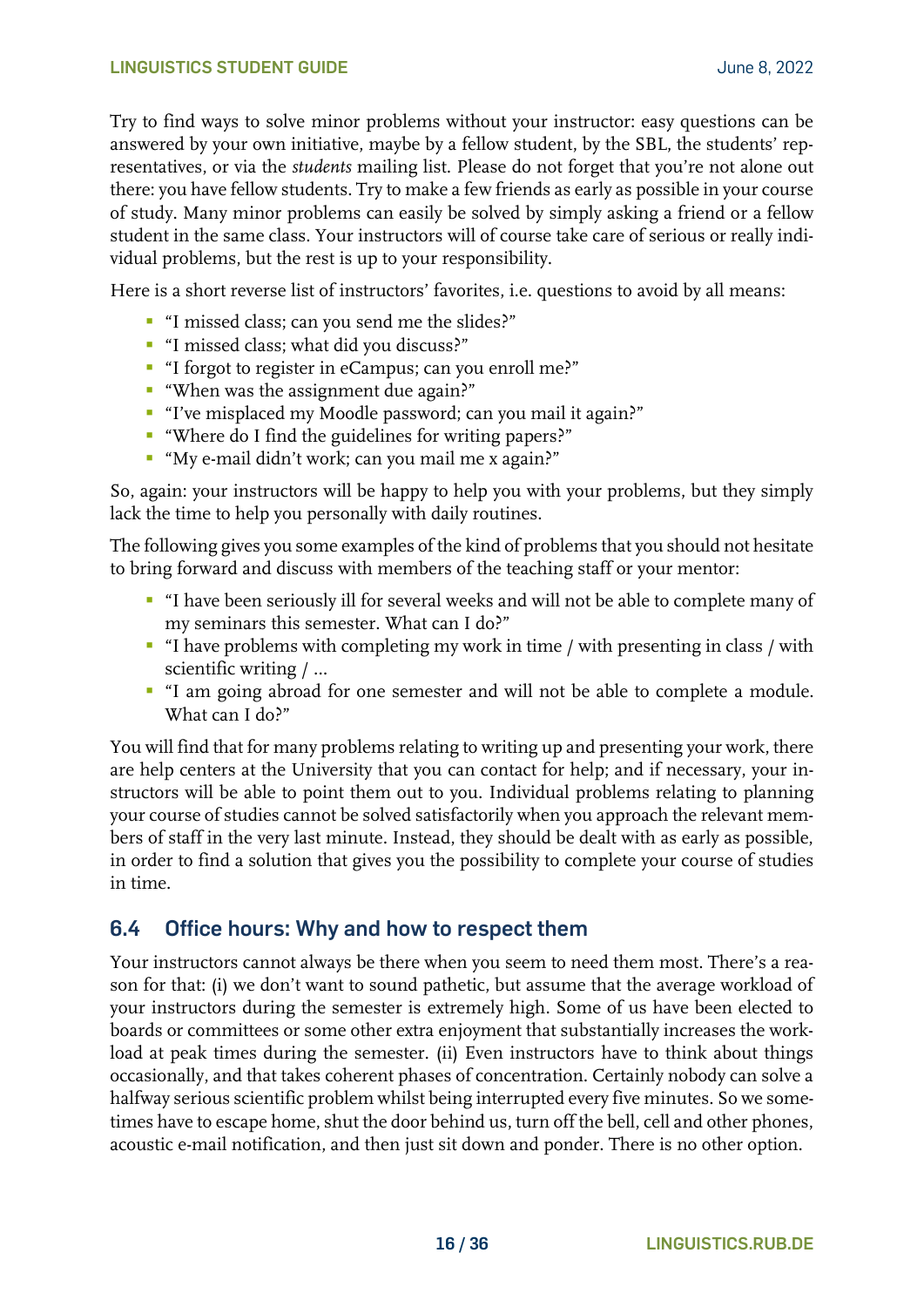Now to your problems: how can you reach us after all and how can we help you? Send an e-mail and make an appointment if necessary. Some things can easily be solved by e-mail, some need to be discussed face to face. Your instructors will always have time for you when you are in serious trouble. They will be reluctant, however, to devote time to matters you can very well handle on your own. Whatever your problem may be, please always consider that there are other students who might have similar requests.

### <span id="page-16-0"></span>**6.5 Behavior in class**

We ask you to respect a few essential social rules pertaining to consideration, politeness, and respect. They are in concordance with the way you wanted to be treated yourself.

- Be in class on time and stay until the session is over. Late arrivals and early departures are a constant source of nuisance in class, not only for your instructors but also for your fellow students.
- Strictly avoid any private conversations in class: this is a severe disturbance of everybody else's concentration, and it clearly shows your disrespect of your instructor and fellow students.
- **Take part in the discussions and concentrate on the content of the session. In gen**eral, make your participation an active one and help making the session more valuable for everyone by playing a constructive part.
- **•** Do not hide behind your notebook.
- Rules 5 to 10: switch your cell phones off.

### <span id="page-16-1"></span>**6.6 Evaluation: Your chance to rate us**

The Department of Linguistics has for a decade now asked the students to rate the quality of their classes. The University has recently also introduced a university-wide evaluation scheme. The Linguistics department partakes in this scheme and will ask you to rate the quality of the teaching and the supervision provided at the department every semester. Please participate in the evaluation to enable us to monitor and improve the quality of our teaching continuously. We respect your opinion and take your concerns, criticism, and encouragements seriously.

## <span id="page-16-2"></span>**7. Scientific matters**

## <span id="page-16-3"></span>**7.1 Scientific writing and publication**

Apart from being a rich and diverse discipline in its own right, linguistics is a field that ties into many neighboring disciplines, such as mathematics, psychology, philosophy, and literature sciences. Each of these areas has its own traditions in scientific writing. In other scientific disciplines monographs and chapters in edited books may be the most relevant forms of publication. By contrast, researchers in the medical sciences publish their current work almost exclusively in scientific journals. In Linguistics, you will find each of these forms of publication and you will have to become proficient in searching the publications that are relevant for your studies. To this end, you should familiarize

## **Scientific matters**

Please consult this section and Appendix B first if you have basic formal questions concerning your written assignments (please pay attention to the section about plagiarism and the APA Examples in Appendix B). If you have further or more specific questions you can consult the Students' Office or your instructors.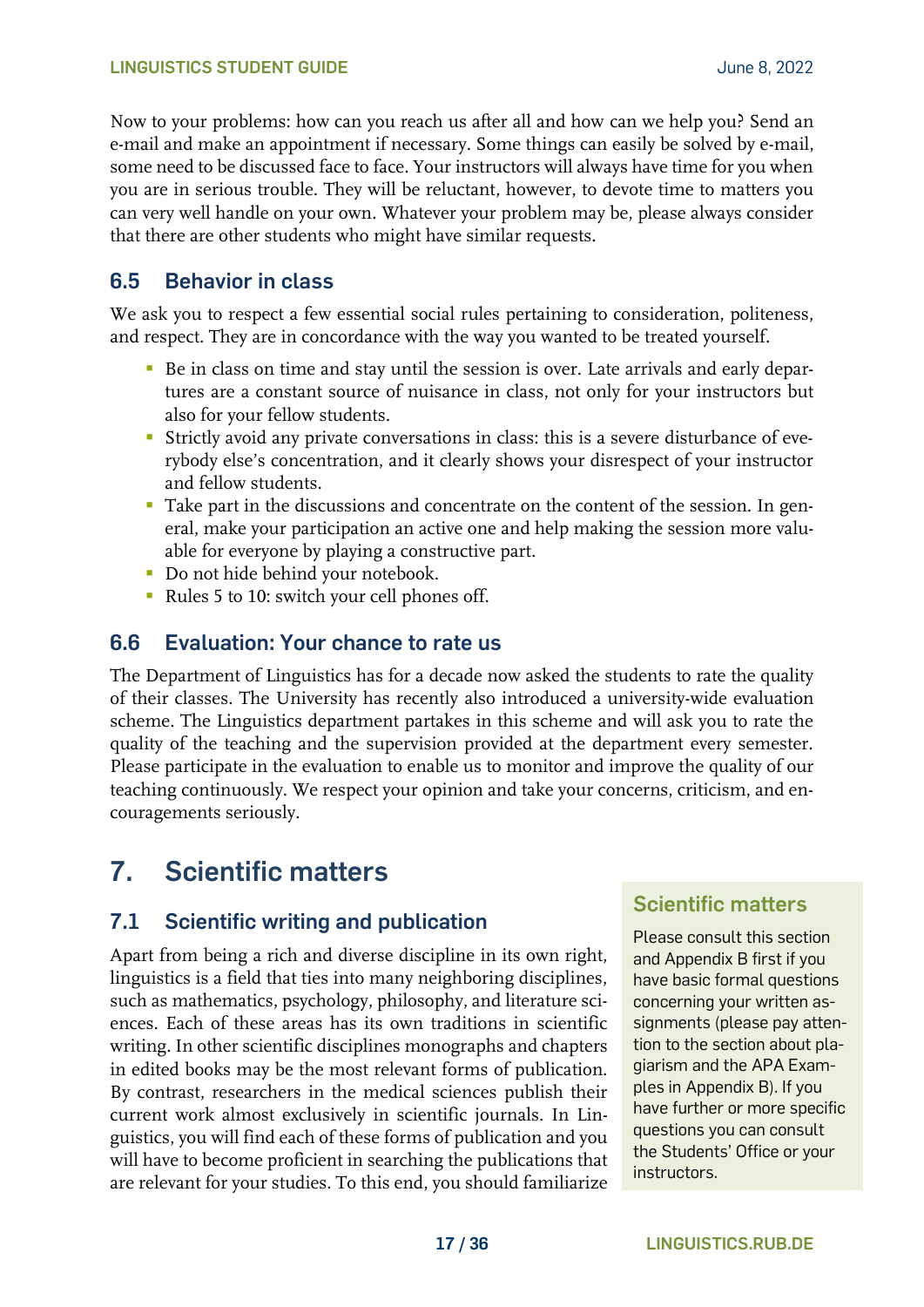yourself with the ways of accessing scientific literature at the local library and via the online databases of the library (see section 8 for details).

During your course of studies, we want you to acquire the skill of writing scientific texts about linguistic and psycholinguistic topics, such as essays, short summaries or reports. Writing such texts is essentially all about putting forward your own line of argumentation that is well founded in the existing literature and that presents the various facets of an argument in a balanced an unbiased fashion.

## <span id="page-17-0"></span>**7.2 Types of assignments**

#### <span id="page-17-1"></span>**7.2.1 Papers**

In practically every course you will be asked to produce a written composition of some kind:

- **(individually specified) assignment**: this might be e.g. a short data analysis or one or more exercises from a textbook or something similar. Usually, this form of assignment does not include an essay-like composition, but rather brief isolated discussions or simply formalized structural analyses. This sort of assignment is typical for introductory courses and for the minimum credited workload in introductory seminars. Individually specified assignments will not always be graded but rated on a pass-fail basis.
- **discussion paper (**or **short paper)**: discussion papers will typically consist of roughly 1,500 words (about 2,5 pages using 11pt Arial Unicode MS and 1.5 line spacing) including an abstract, if requested. A discussion paper could e.g. encapsulate or discuss a certain section of your required reading. Two discussion papers are typical for the minimum required workload ('Studienleistung') in an introductory seminar. As in the above case, discussion papers will not always be graded.
- **research paper**: a research paper is a typical assignment for half of the maximum credited workload ('Prüfungsleistung') in introductory and advanced seminars. In introductory seminars, it will typically be ca. 3,000 words long, including abstract but excluding the references list.
- **Exerch thesis:** In advanced seminars, papers will normally have to be considerably more elaborate, and a research thesis will hence typically comprise roughly 6,000 words under the above conditions. In the M.A. program, a research thesis will also document the results of your research project as part of your directed research. Since this is part of your individual guided study, requirements will vary greatly according to the type of research undertaken.

In each case you are requested to add the declaration of originality to your work and sign it (cf. section 7.4). When a written scientific assignment includes a word limit, you should not deviate from this word limit by more than 10%. For instance, if the word limit is 3,000 words, you should write at least 2,700 words and at most 3,300 words. If you are asked to submit your paper in digital form, e.g. via via Moodle or e-mail, please convert it to a PDF document. This way the instructor will able to open it no matter what word processing application you use at home.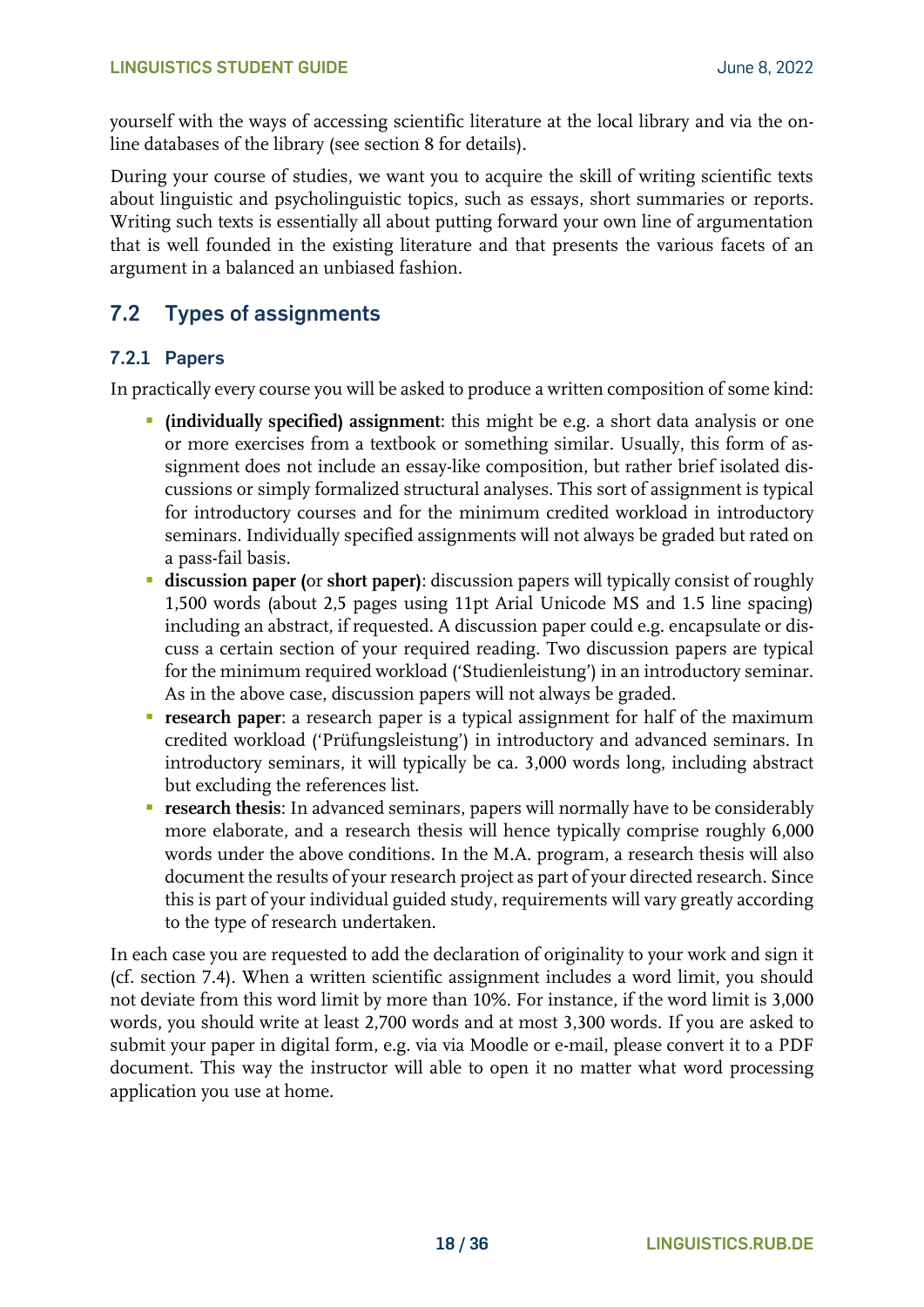#### <span id="page-18-0"></span>**7.2.2 Presentations**

As an alternative to written assignment you may also be required to give a presentation in class, either as an individual task carried out solely by you or as a group assignment. Durations of presentations vary greatly depending on the type of course and number of presenters involved. In most cases you will be asked to give a formal presentation using Power-Point slides or similar. In rare cases it might be more useful to rely on handouts e.g. with data sets. Presentations using traditional slide and overhead projector are not normally permitted.

#### <span id="page-18-1"></span>**7.3 How your work is rated**

Your written compositions will normally be assessed and graded employing the following weighted criteria:

- **title**: significant, meaningful, compelling, adequate scope
- **abstract**: concise, correct account/depiction of content, adequately formatted
- **EXECUTE:** transparent, supports argumentation
- **content**: correct analysis, plausible argumentation, adequate coverage
- **form**: terminology, adequate style and expression/phrasing, correct punctuation, typographical correctness, adequate formatting

There might be specific weighting and variation in parameters in specific courses. Additionally, your instructors are granted a certain degree of variation to best meet the specific requirements of the assignment.

### <span id="page-18-2"></span>**7.4 Plagiarism**

A serious matter and one you have frequently seen discussed in the media with respect to prominent plagiarists. Severe cases of plagiarism can turn out to be criminal offences and will be prosecuted accordingly. Your first minor case of plagiarism, as e. g. partial copying of a fellow student's composition (cf. also Appendix B2.5), will result in denial of your credits for the relevant course with a grade of 5.0 followed by an information of the teaching faculty of the department about your plagiarism. Your second offence or a first more severe one, as e. g. copying from non-cited sources, will again result in zero credits and a 5.0 grade, this time followed by an appointment with the Head of Department, who will reprimand you officially. Your third and last case of plagiarism, alternatively your first unpardonable one, as e. g. plagiarizing for a 'Prüfungsleistung' including your B.A. thesis, your offence will be reported to the 'Prüfungsamt', possibly resulting in your deregistration ('Exmatrikulation').

As a general rule, at the Linguistics Department you are required to finalize every assessed written assignment with a declaration of originality of your work, which, in turn, you will have to sign. This is the text you have to add in each relevant case (including your B.A. thesis). If in doubt whether you have to include a declaration of originality or not, do include it. You can use the following text: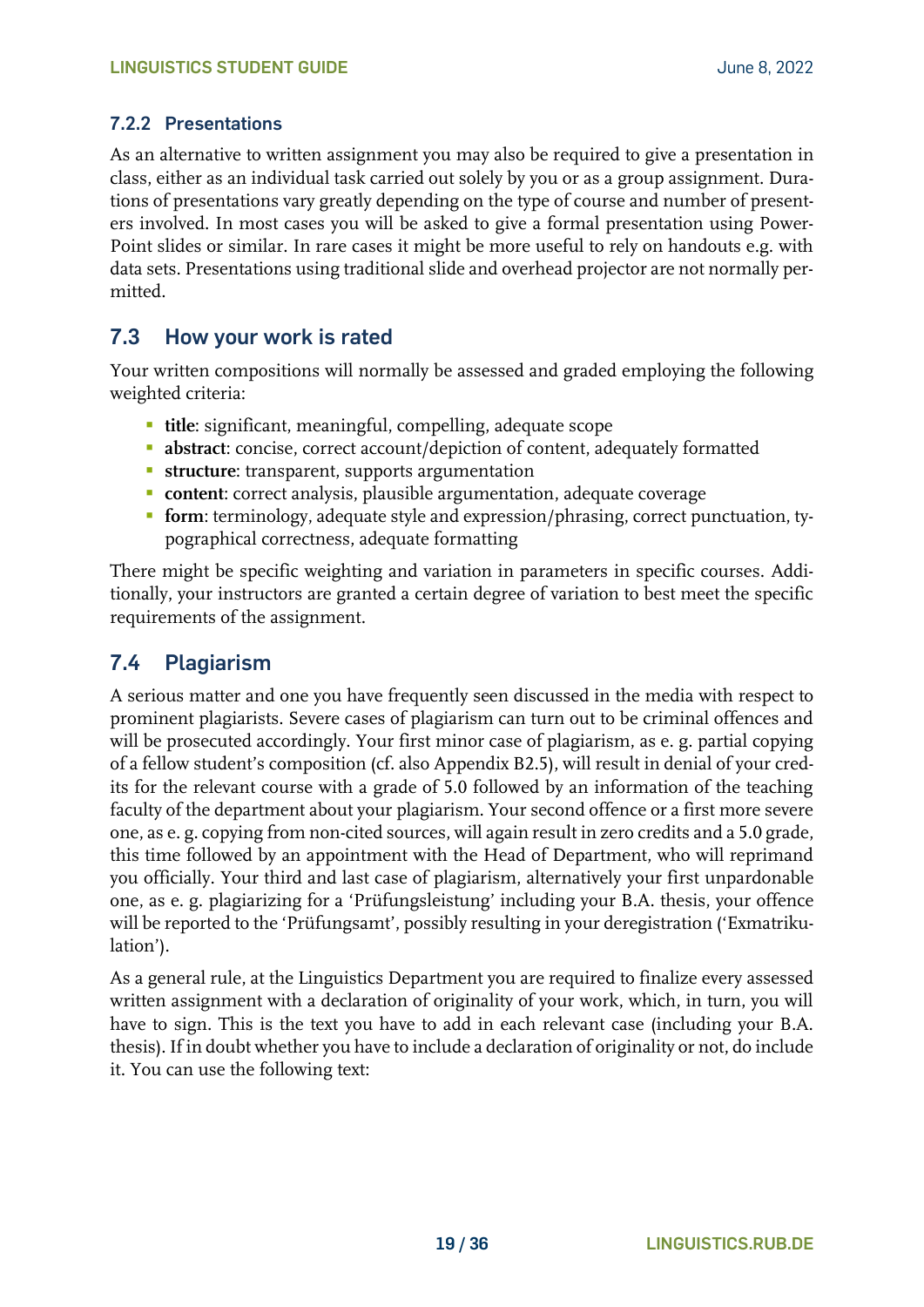*Hiermit versichere ich, dass ich die Arbeit selbständig angefertigt, außer den im Quellen- und Literaturverzeichnis sowie in den Anmerkungen genannten Hilfsmitteln keine weiteren benutzt und alle Stellen der Arbeit, die anderen Werken dem Wortlaut oder dem Sinn nach entnommen sind, unter Angabe der Quellen als Entlehnung kenntlich gemacht habe.*

<span id="page-19-0"></span>Your assignments might be subject to checking by plagiarism detection software.

## **8. Libraries**

You will find various types of library resources both off-line, i.e., on the library shelves, and on-line, for instance in scientific journals that the library subscribes electronically. Which of the library resources you will eventually need during the course of your studies very much depends on the research area that you are dealing with. For instance, virtually all of the research in psycholinguistics in published in scientific journals that you can access online, provided the Ruhr-University subscribes to the journal you are looking for. In other research areas, conference proceedings, edited books or monographs are more frequent forms of publishing. If you are insecure about which publishing media are prevalent in a given research area, all members of the teaching staff will be happy to give you some direction as to promising search venues.

### <span id="page-19-1"></span>**8.1 Real libraries – where the books are**

If you want to look up books in the library, you can do this online by using the OPAC database [\(https://opac.ub.ruhr-uni-bochum.de/webOPACClient/start.do\)](https://opac.ub.ruhr-uni-bochum.de/webOPACClient/start.do), which includes all titles in the library that were published in or after 1998. For books that were published earlier than that, you will have to consult the filing boxes in the local libraries and in the university-wide library, the 'UB'. You can access these filing boxes virtually at

```
http://134.147.247.159/chopin2005/Chopin/Index.asp
```
Depending on the subject area and the topic of a book, it will either be shelved in the UB, or in one of the many local libraries that are associated with individual departments or divisions. The linguistics library is located at GB, level 3. You find a detailed description of the sections of the linguistics library at

<http://www.bibphil.rub.de/Sprachw.htm>

We strongly recommend that you enroll in a guided library tour early on in your course of studies, because you will only be able to use the rich and valuable resources of the library if you know that they are there and how to access them. Alke Eulen, the librarian maintaining the linguistics library, will be happy to guide groups of students through the linguistics shelves.

#### <span id="page-19-2"></span>**8.2 Electronic libraries and resources**

In order to find articles in electronic journals, you can access the 'Elektronische Zeitschriftenbibliothek' (EZB) at

<http://rzblx1.uni-regensburg.de/ezeit/fl.phtml?bibid=RUBO>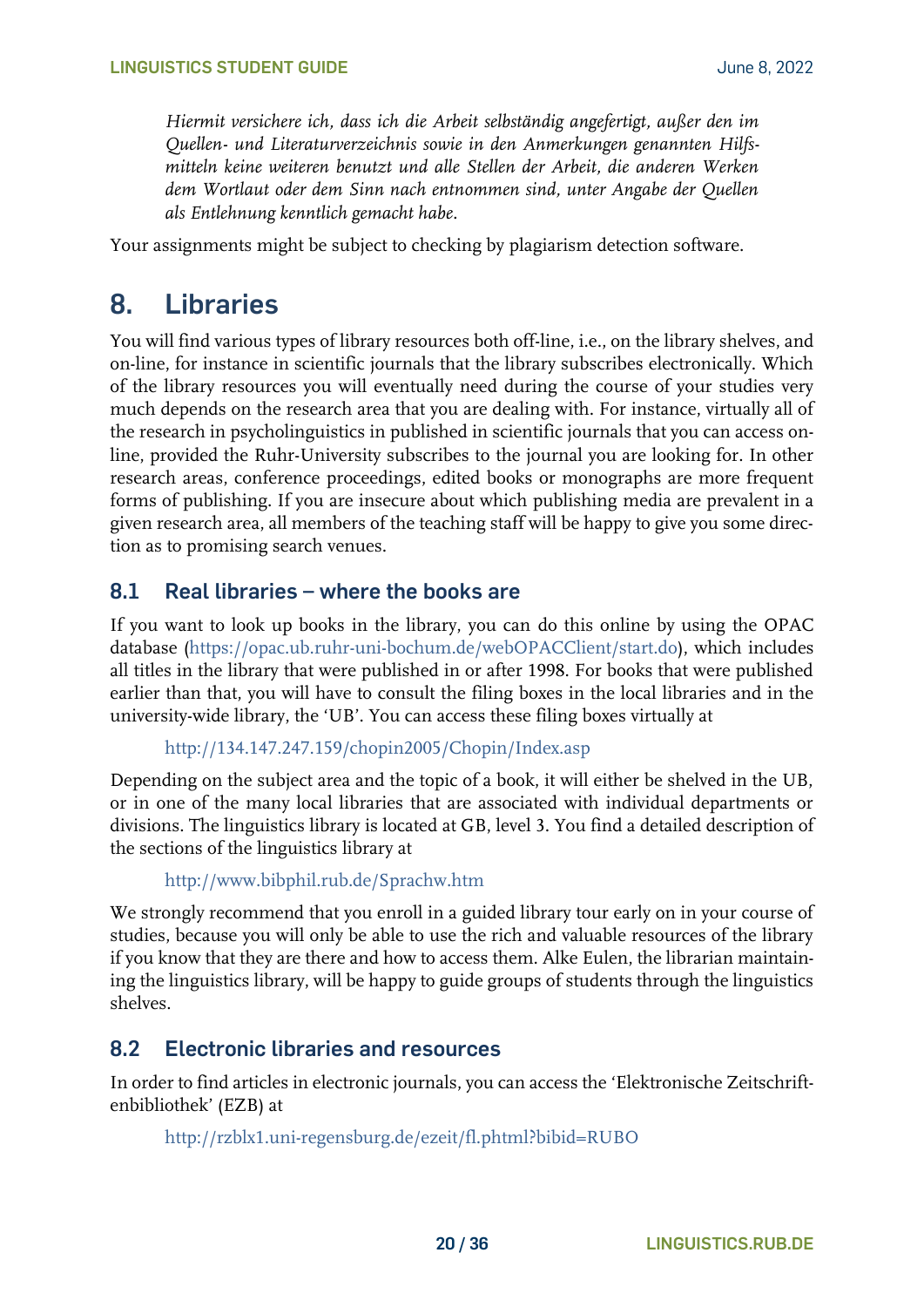#### **LINGUISTICS STUDENT GUIDE CONSERVERSITY CONSERVANCE IN A SERVICE OF A SERVICE OF A SERVICE OF A SERVICE OF A SERVICE OF A SERVICE OF A SERVICE OF A SERVICE OF A SERVICE OF A SERVICE OF A SERVICE OF A SERVICE OF A SERVIC**

Prior to accessing literature in the library, you will typically research the relevant books and articles you want to look for. There are numerous ways of going about this and the following gives you just a few examples:

- Type relevant key words into OPAC: This will retrieve library books and shelved journals that were published after 1998.
- Use research article data bases: Scientific articles are catalogued in large data bases. The most comprehensive data base is the ISI Web of Knowledge. It contains references of millions of research articles as well as records of the articles they cite and records of the articles that have cited an article ever since it was published. This provides you with excellent opportunities/starting points for your literature search. For instance, you could search for an existing article that is highly pertinent for the topic that you are working on and then work through all articles older and younger than this target article, looking up those articles that appear relevant to you. We recommend that you use the "Marked List" function of the data base, which allows you to print off your search results and inspect the titles that appeared interesting to you during the search process in more detail.

You will learn more about literature research and database facilities like the Web of Knowledge during the 'Tools & Techniques' tutorial.

Please note that many of the electronic services of the library, including the databases and the EZB, are only available when you access them from a computer within the University network or when you use a VPN-client to dial into the university network from at home. For details regarding the use of the RUB-internal VPN-client, please contact the university's computing center ([http://www.rz.ruhr-uni-bochum.de;](http://www.rz.ruhr-uni-bochum.de/) see [http://www.rz.ruhr-uni](http://www.rz.ruhr-uni-bochum.de/dienste/netze/vpn.html)[bochum.de/dienste/ netze/vpn.html](http://www.rz.ruhr-uni-bochum.de/dienste/netze/vpn.html) for information regarding the VPN-connection).

## <span id="page-20-0"></span>**9. How to get involved**

## <span id="page-20-1"></span>**9.1 Students' Representatives**

This is the linguistics department's student organization. It consists of 12-15 fellow students elected by the student body of the department (cf. also section 3.2). The Students' Representatives are an important political and administrative board and you should not hesitate visiting them and get informed about your possibilities to join the work and efforts.

#### <span id="page-20-2"></span>**9.2 Students' Office**

The Students' Office has been introduced in some detail above (cf. sections 3.1). Your possible appointment to the Students' Office is decided upon by the Head of Department, who will consult the Students' Representatives prior to coming to a decision.

#### <span id="page-20-3"></span>**9.3 Research associate**

At some stage in your course of study you might be asked by a professor to carry out some supportive research tasks or organizational work for her/him, in which case you will be employed as a research associate ['studentische Hilfskraft']. Due to financial limitations, these are relatively rare positions which are normally restricted to exceptionally able and committed students. When you fill such a position you should be aware of the fact that this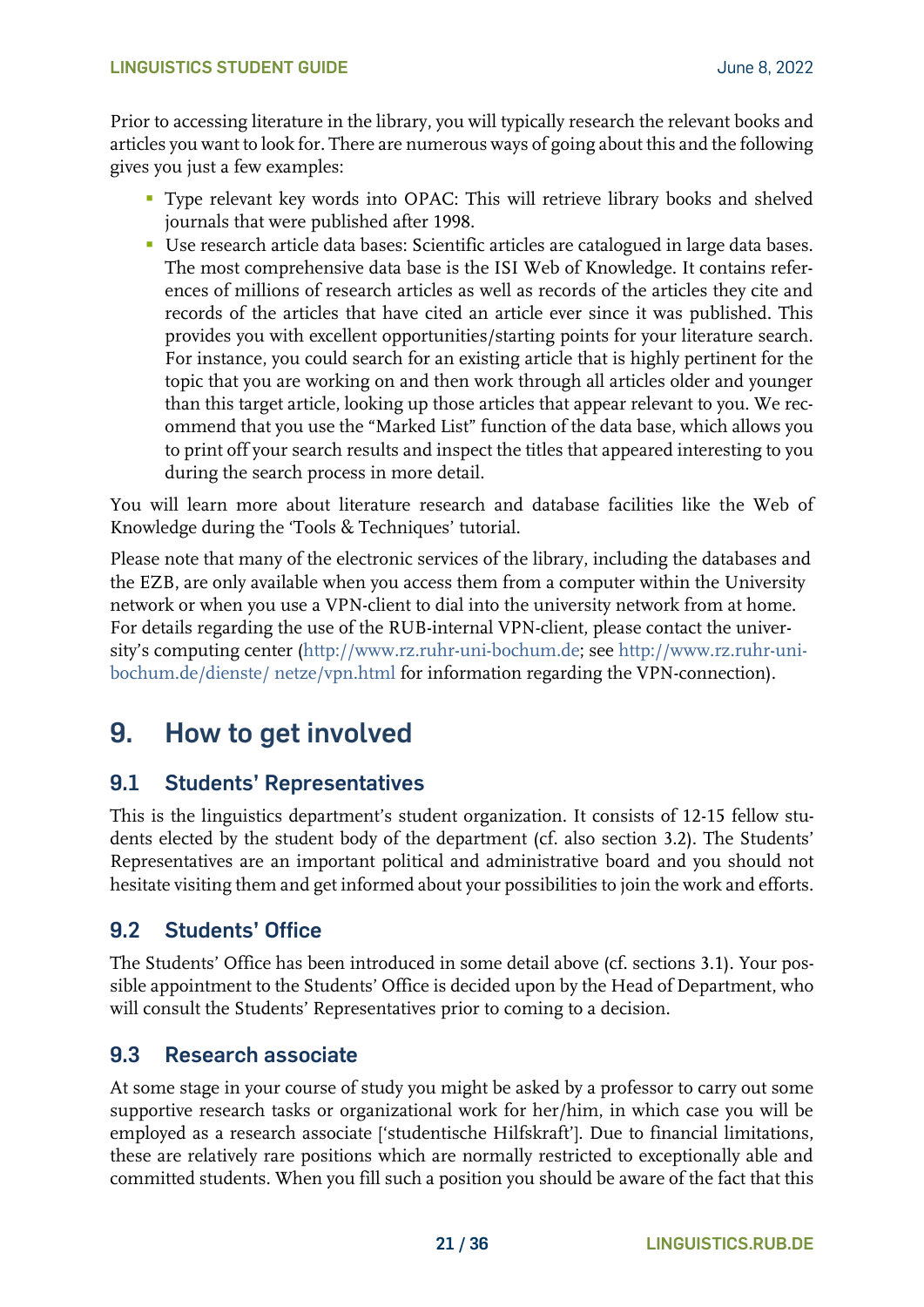is not only an award but also a challenge: you will inevitably act as a model for your fellow students and you should carry out your course work exemplarily during the time of your employment.

#### <span id="page-21-0"></span>**9.4 Representative functions**

Members of the Students' Representatives qualify for election to various boards and committees on the level of the division and university wide. Ask your representatives about existing functions and according elections.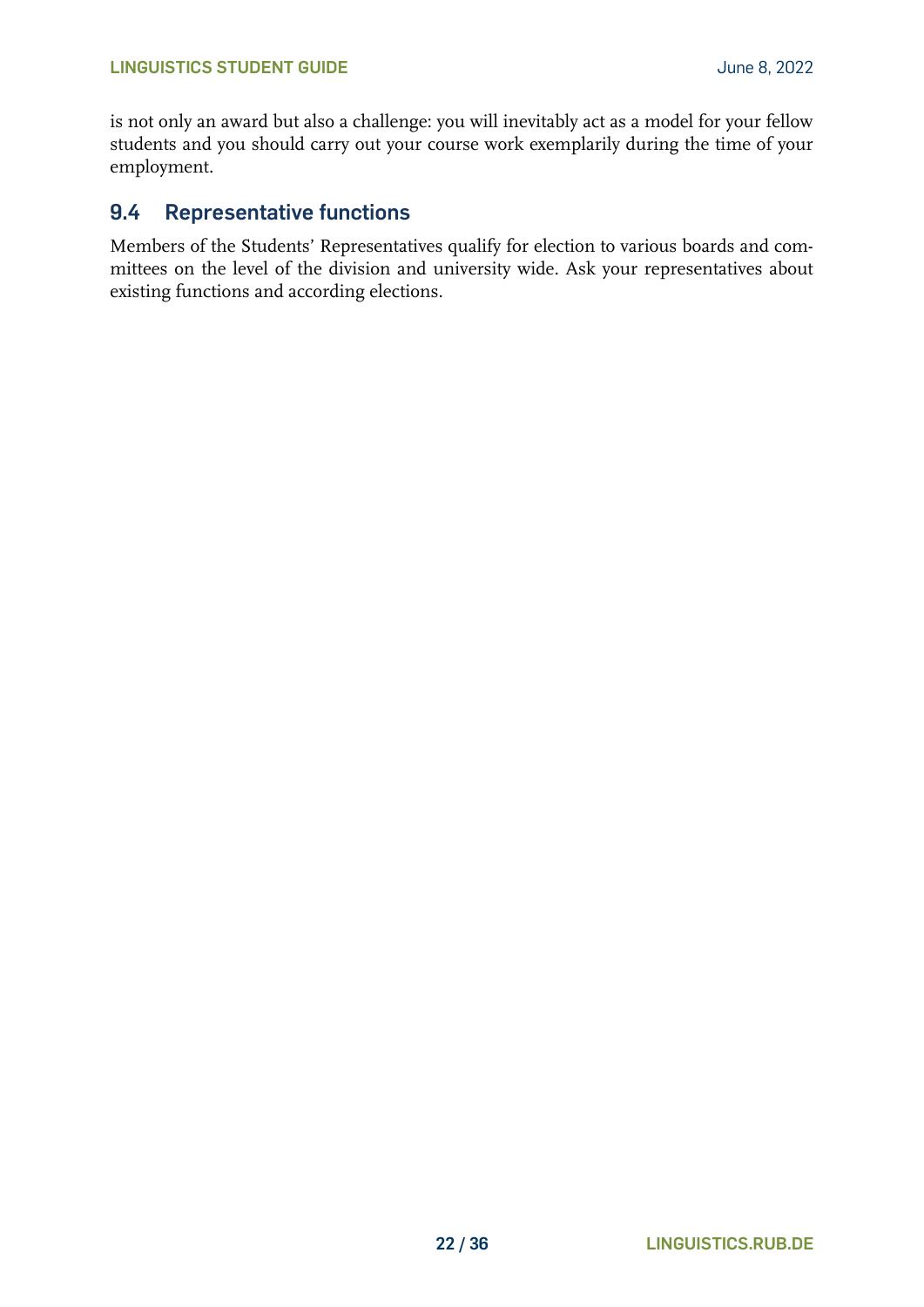## <span id="page-22-0"></span>**Appendix A: Glossary – German and English terms**

| Betreuer/in                     | (academic) supervisor            |  |
|---------------------------------|----------------------------------|--|
| Blockseminar                    | compact seminar                  |  |
| Fachschaft                      | <b>Students' Representatives</b> |  |
| Eigenständigkeitserklärung      | declaration of originality       |  |
| Fachspezifische Bestimmungen    | subject-specific regulations     |  |
| Fakultät für Philologie         | Division of Philology            |  |
| Forschungsprojekt               | research project                 |  |
| Geschäftsführende/r Direktor/in | <b>Head of Department</b>        |  |
| Grundkurs                       | introductory course              |  |
| Hauptseminar                    | advanced seminar                 |  |
| Lehrprojekt                     | teaching project                 |  |
| Lehrbeauftragte/r               | adjunct instructor               |  |
| Modulhandbuch                   | module catalog                   |  |
| Pflichtkurs                     | obligatory course                |  |
| Projektarbeit                   | directed research                |  |
| Proseminar                      | introductory seminar             |  |
| Prüfungsleistung                | maximum credited workload        |  |
| Prüfungsordnung                 | examination regulations          |  |
| Studienfachberater              | academic adviser                 |  |
| Studienführer                   | commented course catalog         |  |
| Studienleistung                 | minimum credited workload        |  |
| Studienordnung                  | study regulations                |  |
| Tutorium                        | tutorial                         |  |
| Übungsaufgabe (allgemein)       | assignment                       |  |
| Vorlesung                       | lecture                          |  |
| Wahlpflichtkurs                 | elective course                  |  |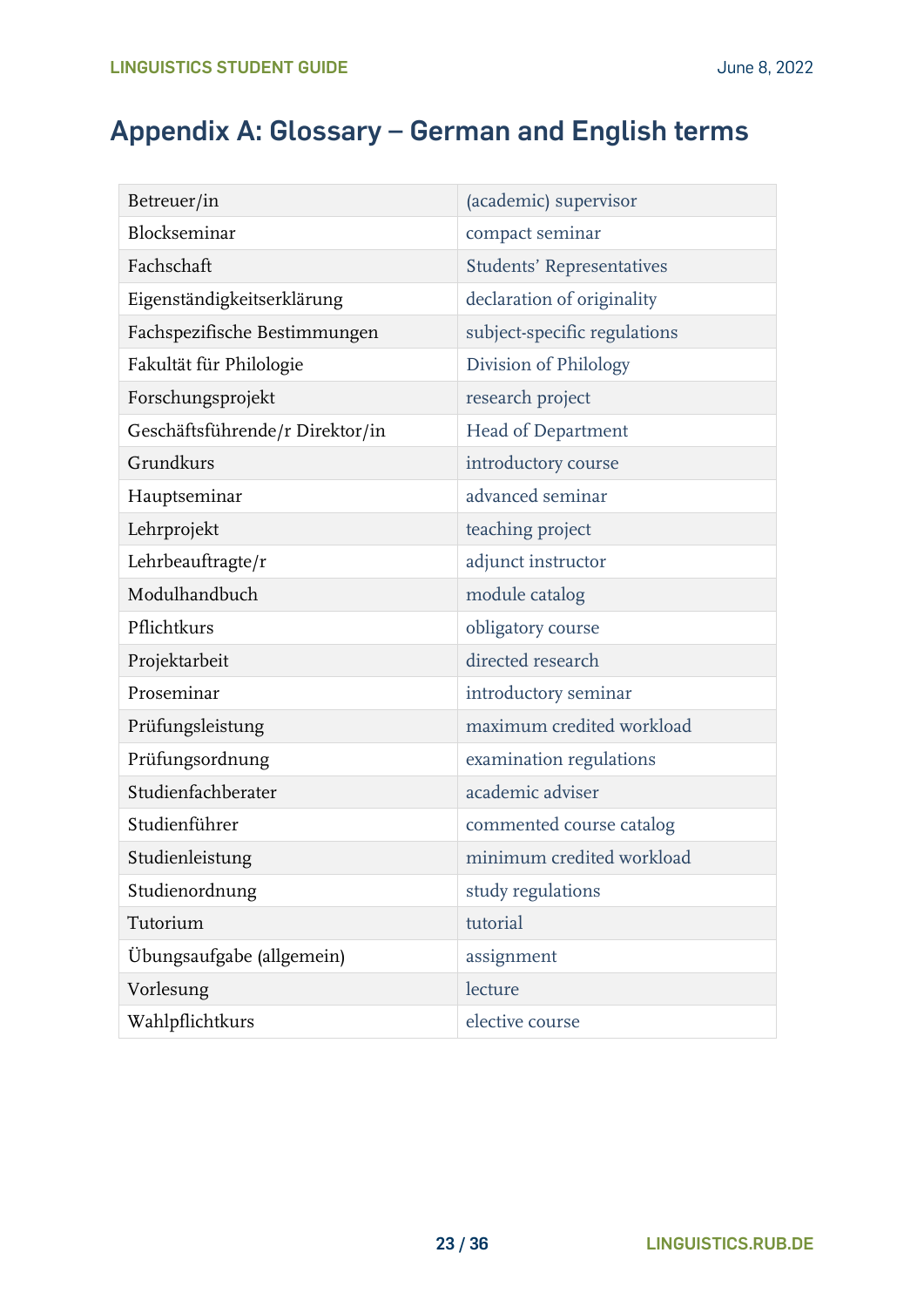## <span id="page-23-0"></span>**Appendix B: Style Manual**

Editorial style is an important aspect of scientific writing. The department standard in all matters regarding scientific writing is the APA style, i.e. the editorial guidelines of the

American Psychological Association as published in the *Publication Manual of the American Psychological Association* (7th ed., 2020). The APA style is one of the most frequently used editorial styles (not only) in the Humanities and the Social Sciences and we believe that it will be beneficial for you to learn about the APA style as early as possible. The APA style is one of the best documented styles. Hence you will find that all aspects of writing and editing a paper are covered in minute detail in the publication manual.



The following serves as a quick summary of the APA guidelines, including some additional comments or adaptations of the guidelines to coursework.

This summary is by no means complete, so please consult the publication manual for details. You will find copies of the manual in the Students' Office in GB 3/157 as well as in the university library. If you cannot access any of the copies, we recommend that you consult the website that our colleagues at Purdue University have created and that covers all crucial issues. Please check the following URL:

```
http://owl.english.purdue.edu/owl/resource/560/01
```
NB: For this style manual, we modulated a few of the general layout conventions given in the APA-manual in order to adapt the APA-guidelines to coursework; these modulations and a few additions are pointed out where applicable.

## <span id="page-23-1"></span>**B1. Parts of a manuscript**

All papers you hand in must be typeset. Please use a line-spacing of 1,5 (not 2, as recommended in the APA-guidelines), choose a clear and easy-to-read font, like Arial or Calibri, and format your text in font size 10 to 12 pt. Include a page header in the upper right corner of every page. It must include your **first and last name**, followed by five spaces, your **matriculation number**, followed by five spaces, and a **page number**. If you want to, you can insert a title of your paper to the left of your name. Page margins should be minimally 2,5 cm throughout.

#### <span id="page-23-2"></span>**B1.1 Title page**

If you hand in coursework for a seminar, the title page of your paper should include the page header plus the following information:

- 1. Your first and last name, your matriculation number, and your email-address,
- 2. The course of studies that you are enrolled in (e.g. MA Linguistics) plus the ordinal number of your current semester (e.g., 1. Semester). The semester count should relate to your current course of studies, so if you are enrolled in a master's course, start counting from the point you were first enrolled in the current course of studies,
- 3. The seminar or course that it your paper is associated with, the instructor who is giving the course, and the semester that the course was held,
- 4. The title of your paper,
- 5. An abstract of your paper of maximally 150 words length.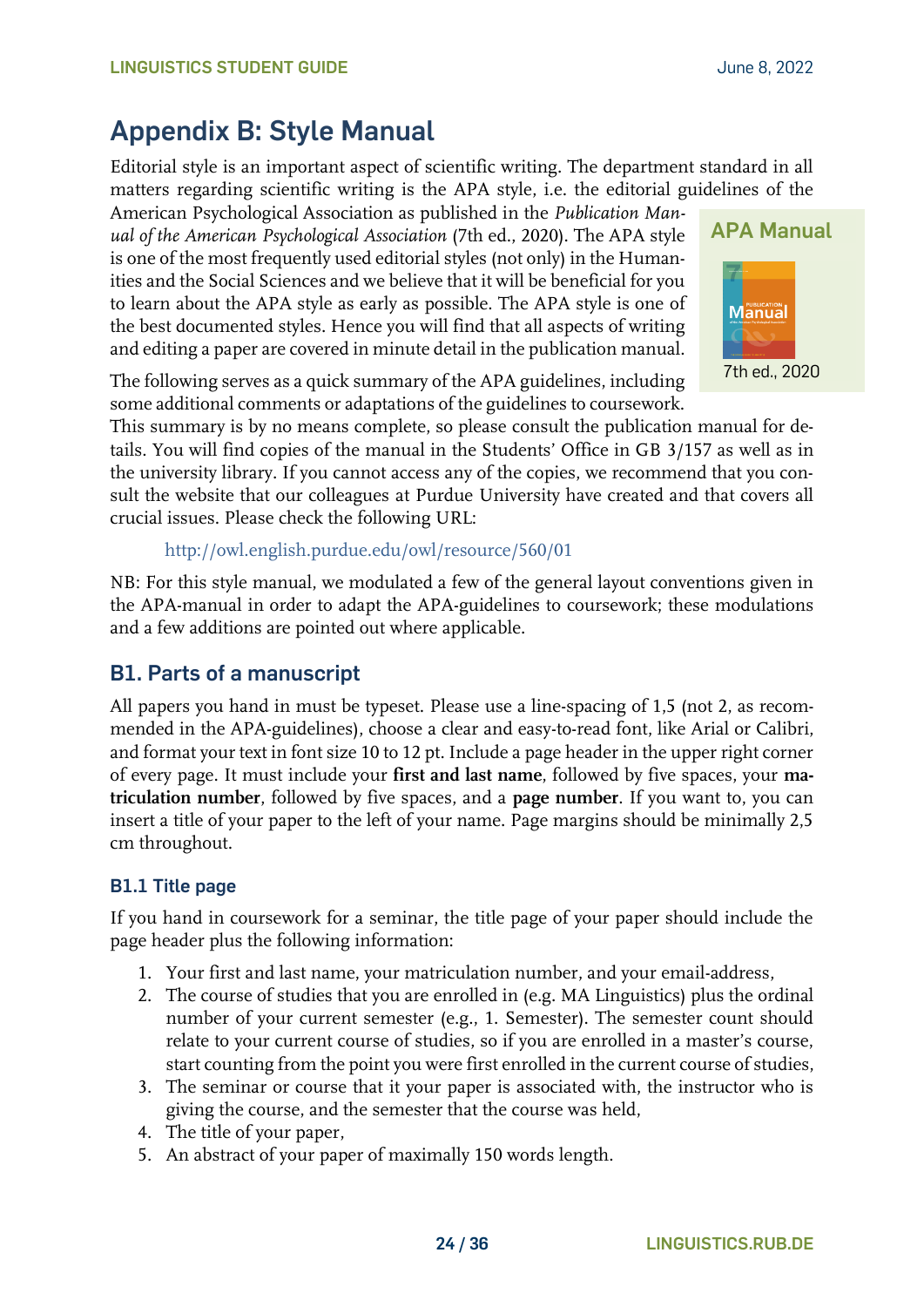Please note that the above list of information does not abide with APA guidelines but we believe it sensible to adapt the guidelines to coursework in this way.

The purpose of a title is to summarize the contents of a paper in a concise and memorable fashion. It often makes sense to formulate a working title at the beginning of writing an assignment or a paper and to revisit that working title towards the end. Often, you will be able to formulate the title more concisely when the writing is finished.

The name(s) and addresses of the author(s) of a paper or an assignment are extremely important pieces of information, in student assignments and scientific papers alike: First, they signal authorship and, with it, the responsibility for every aspect of the written text. Second, in the case of papers authored by several persons, they often indicate the relative contributions of the individual authors. Third, and equally importantly, the address for correspondence, which, in your case, minimally includes your name, matriculation number and your rub.de-email address, provides readers with the information they need to contact you about your paper.

#### <span id="page-24-0"></span>**B1.2 Abstract**

The abstract provides a brief and concise summary of the paper. It should not exceed 150 words in length. Writing an abstract is not easy at all. Again, we recommend that you start out with a "working abstract" that you revisit towards the completion of your paper. It is often helpful to look at abstracts in published papers; these will give you an impression of what an abstract should look like. The Publication Manual (APA, 2009, pp. 25–27) lists the necessary abstract contents for various types of papers, including literature reviews, reports of empirical studies and case studies.

#### <span id="page-24-1"></span>**B1.3 Text body**

The text body is the core of your paper. It should consist of an introduction, a main text body and a concluding section.

In the introduction, you should state the topic that you are addressing in the paper and develop and overview of the existing findings or views on the topic that are discussed in the literature.

Depending on whether you are writing a report of an empirical study, a literature review or another type of paper, different information will have to be included in the main text body. For empirical studies, the APA publication manual is very specific about the kind of information to be included and the order in which this information should be provided (for details, see APA, 2001/2009). For literature reviews, the format is somewhat less restrained, but the APA guidelines still provide a framework for going about writing a literature review that you will most likely find quite helpful.

In the concluding section, you should summarize the key results of your argumentation concisely and discuss the implications of your work in a balanced and well-researched fashion. Again, our recommendation is that you take a look at concluding sections of existing papers for samples.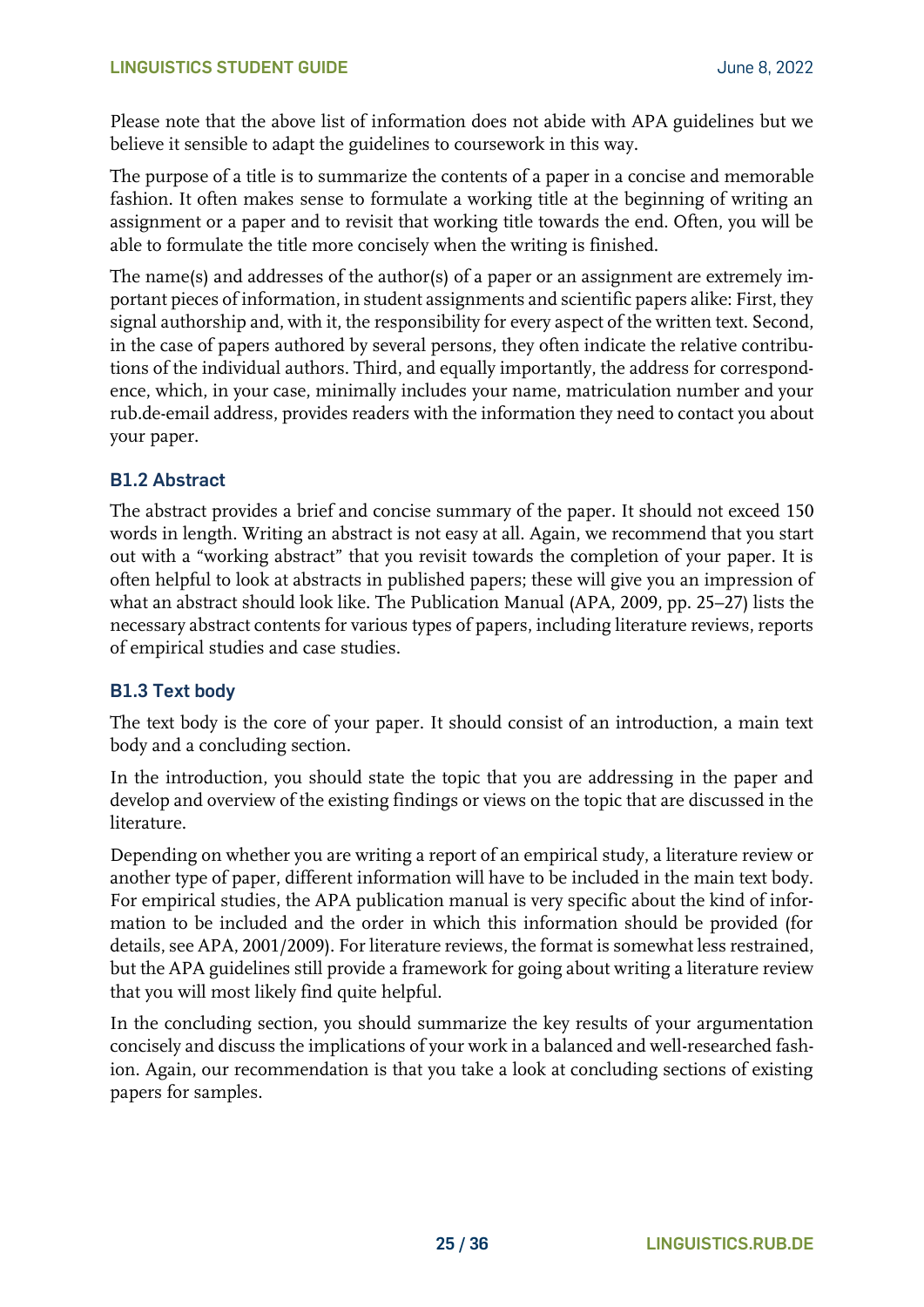#### <span id="page-25-0"></span>**B2. Citations and references**

When you write a paper, you want to make sure to back up your argument by reviewing and discussing the existing literature in favor and against your argument in a well-researched and balanced manner. In doing so, you will cite the papers you refer to in various ways, either by referring to them or by quoting individual passages literally. The purpose of in-text citations is to provide the sources you are referring to and to help readers find the cited sources in the references section of the paper. The references section, in turn, is supposed to provide readers with all the information they need to retrieve the papers you cite. Citations and references are extremely important aspects of scientific writing.

#### <span id="page-25-1"></span>**B2.1 In-text citations**

Whenever you cite a source in the text, provide the last name(s) of the author(s) and the year of publication. If you refer to a source at the end of a sentence or phrase, place both the name(s) of the author(s) and the year of publication in parenthesis:

> Other researchers have provided evidence against the hypothesis laid out above (Müller, 2009; Smith & Stuart, 2008).

> Other researchers (Müller, 2009; Smith & Stuart, 2008) have provided evidence against the hypothesis laid out above.

The citation should always appear in or at the end of the sentence that it pertains to and it must be placed before the punctuation mark, never behind it:

> Other researchers have provided evidence against the hypothesis laid out above (Müller, 2009; Smith & Stuart, 2008). However, …

but **not**:

Other researchers have provided evidence against the hypothesis laid out above. (Müller, 2009; Smith & Stuart, 2008) However, …

If you only cite some representative examples of a set of papers that are relevant to a particular issue, indicate this accordingly:

> Other researchers have provided evidence against the hypothesis laid out above (for recent examples, see Müller, 2009; Smith & Stuart, 2008; for a review, see Stuart, 2009).

Alternatively, you may want to include the name(s) or the author(s) in the sentence, as in:

Müller (2009) strongly argued against the hypothesis laid out above, on the following grounds:

If you cite a researcher literally or closely paraphrase his/her words, you should also provide page numbers, as in:

> Müller (2009, p. 23) rejected this claim, arguing that "researchers should not be tempted to generalize from only two instances".

Alternative ways of putting this sentence are: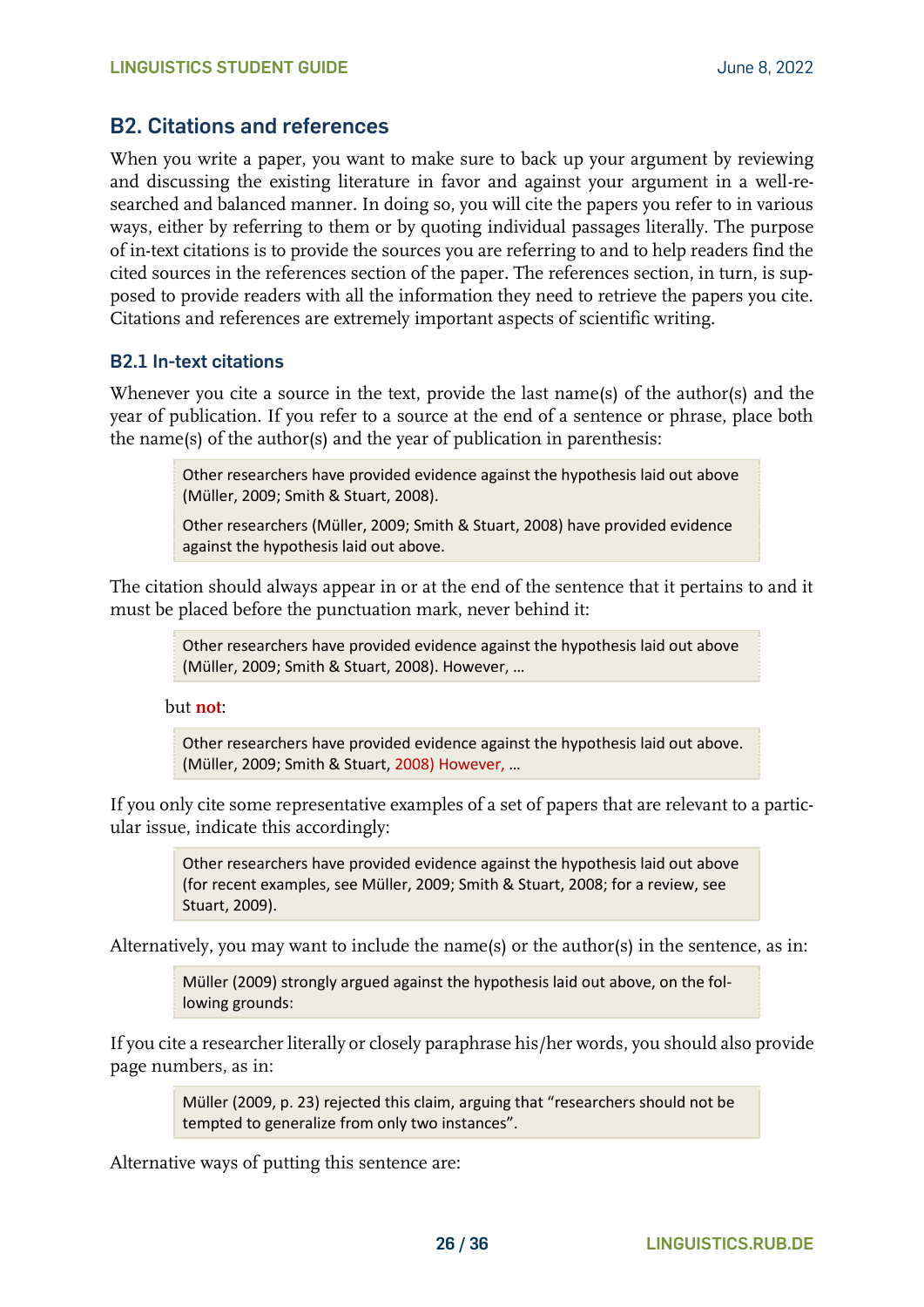Müller (2009) rejected this claim, arguing that "researchers should not be tempted to generalize from only two instances" (p. 23).

Müller rejected this claim, arguing that "researchers should not be tempted to generalize from only two instances" (Müller, 2009, p. 23).

When you cite more than one reference on a particular point, sort them in alphabetical order by the last name of the first author and separate them by a semicolon (Müller, 2009; Smith, 2008; Stuart, 2009). Do not mix languages within running sentences as in this example; it is poor style and presupposes that all of your readers speak English.

> Müller wies dies zürück, indem er sagte, dass "researchers should not be tempted to generalize from only two instances" (Müller, 2009, p. 23).

When you cite the work of two authors, link their names with *and* when you incorporate the citation of their paper in the ongoing sentence. If you refer to the authors in parenthesis, connect their names with an ampersand (&).

> Smith and Stuart (2008) contended that … Other authors (e.g., Smith & Stuart, 2008) contended that …

When referring to a paper by three to twenty authors, abbreviate the citation to the short format by naming the first author's name and adding *et al.*; if you cite works by twenty authors or more, consult the websites provided above:

| first author et al. (year of publication) | first author et al., year of publication |
|-------------------------------------------|------------------------------------------|
| Müller et al. (2006)                      | Müller et al., 2006                      |

#### <span id="page-26-0"></span>**B2.2 References in the references section**

Major features of the APA referencing style are the conventions for uppercase and lowercase script and the use of italics for journal titles and book titles. In lowercase script, every word except for the first word is typed in lowercase. In uppercase and lowercase script all content words are written in uppercase and all function words (and, of, in, etc.) are written in lowercase.

The following provides you with reference formats for the three types of references that occur most frequently in scientific writing (journal articles, monographs, and chapters in edited books) and for online-resources. We have adopted the general notation for reference formats from our colleagues at Purdue University – cf. here

[https://owl.purdue.edu/owl/research\\_and\\_citation/apa\\_style/apa\\_format](https://owl.purdue.edu/owl/research_and_citation/apa_style/apa_formatting_and_style_guide/general_format.html)[ting\\_and\\_style\\_guide/general\\_format.html](https://owl.purdue.edu/owl/research_and_citation/apa_style/apa_formatting_and_style_guide/general_format.html)

You can find further reference examples at the following website of the APA:

<https://apastyle.apa.org/style-grammar-guidelines/references/examples>

Be aware however, that you should only cite resources whose scientific status and/or informational soundness can be trusted (when in doubt ask your instructor).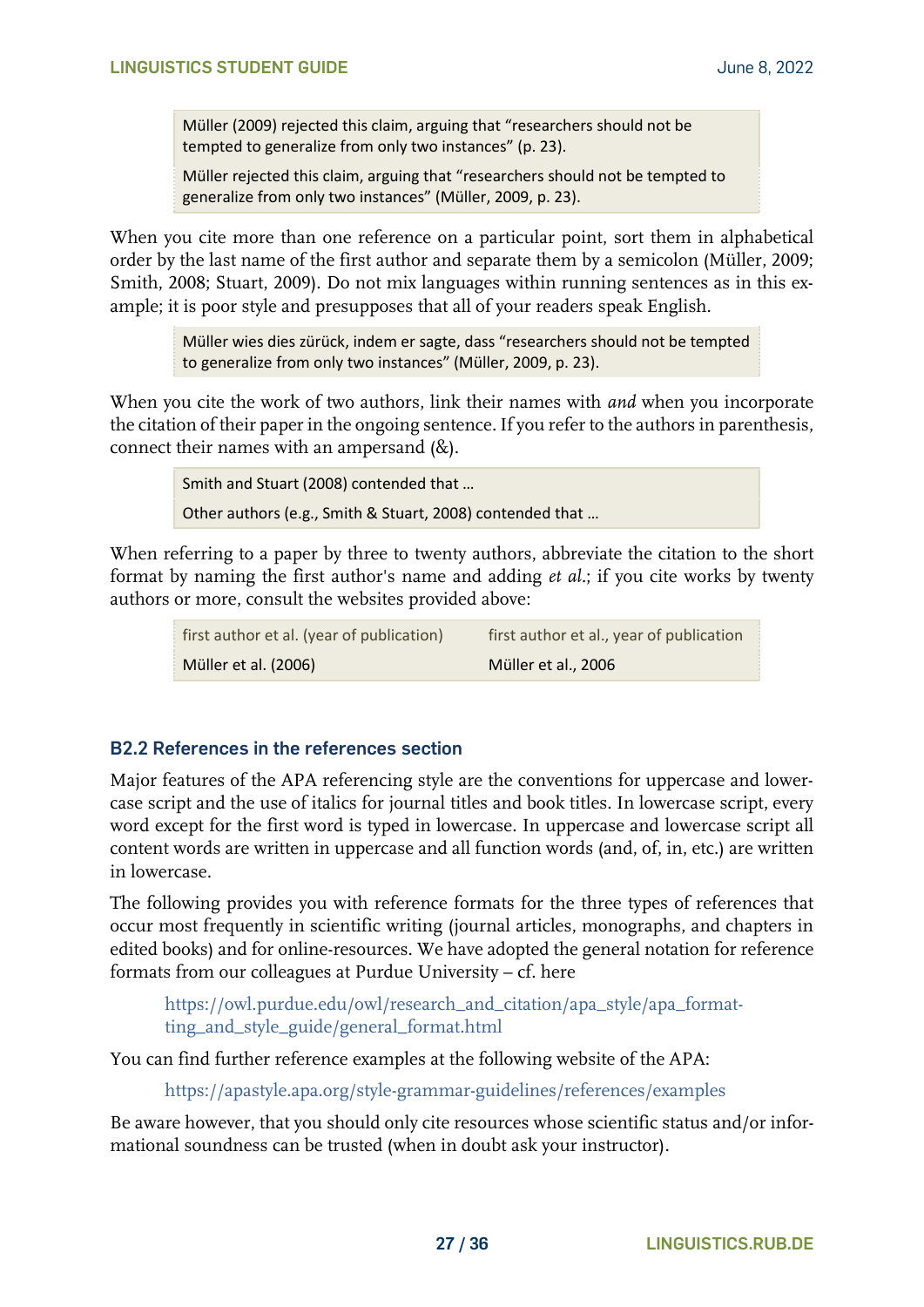#### **Journal Articles:**

- Author, A. A., Author, B. B., & Author, C. C. (year of publication). Title of article. *Title of Journal, volume number,* pages. URL (with DOI)
- Müller, H. G. (2009). Citations and references: An application. *The Journal of Examples, 15,* 22–25. https://doi.org/10.12345567890x
- Meyer, H. P., Braun, I., & Lowe, D. A. (2007). Citations and more. *The Journal of Examples, 11,* 11–20. https://doi.org/10.12345567890y

#### **Monographs:**

Author, A. A., Author, B. B., & Author, C. C. (year of publication). *Title of book* (nth ed.). Publisher.

NB: Provide the edition only if you cite the second or later editions of a book. Include the URL if the complete work is accessible online.

#### **Chapters in edited books:**

Author, A. A., Author, B. B., & Author, C. C. (year of publication). Title of chapter. In A. A. Editor, B. B. Editor, & C. C. Editor (Eds.), *Title of edited book* (nth ed., pp. pages). Publisher.

Müller, H. G. (2009). Citations and references: An application. In P. Meier & K. Smith (Eds.), *Citations and references: An introductory guide* (2nd ed., pp. 22–25). Example Press.

NB: Provide the edition only if you cite the second or later editions of a book. Place information on edition and page numbers in one pair of parentheses. Edition number is followed by a comma if page numbers or other information follows in these parentheses. Include the URL if the chapter or the whole volume is accessible online.

#### **Papers in published conference proceedings:**

If the conference proceedings appeared in book form, cite the paper like an article or chapter in an edited book, and use capitalization for proceedings title and/or conference name:

Author, A. A., Author, B. B., & Author, C. C. (year of publication). In A. A. Editor, B. B. Editor, & C. C. Editor (Eds.), *Title of Proceedings and/or Name of Conference* (pp. pages). Publisher.

Meyer, H. P., & Braun, I. (2008). How to cite conference papers correctly. In A. A. Smith & B. B. Miller (Eds.), *Proceedings from ICCR 2008: The First International Conference on Citations and References* (pp. 786–802). Example Press.

Müller, H. G. (2009). *Citations and references: An introductory guide.* Example Press.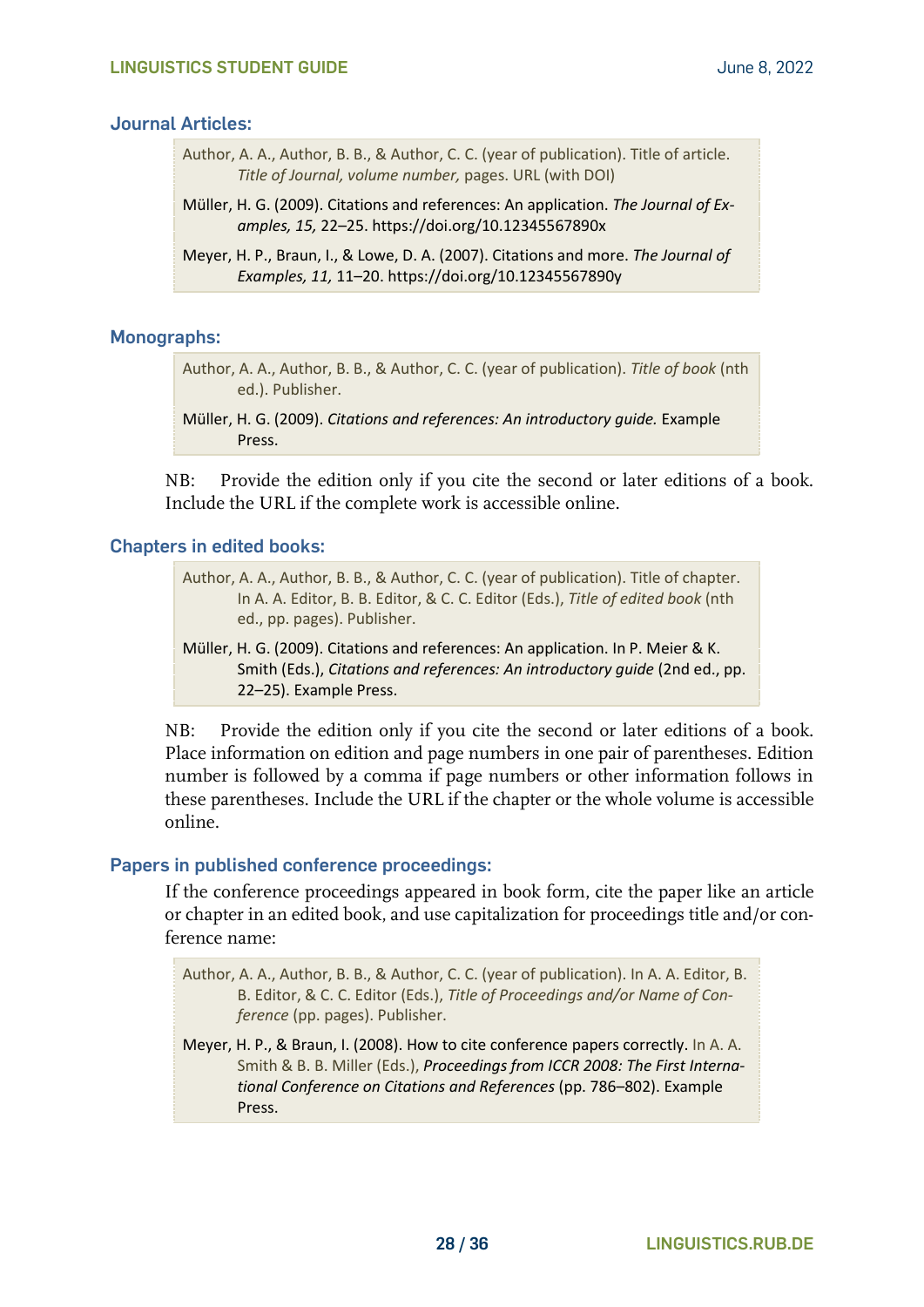If the proceedings volume is accessible online, include the URL at the end. If the paper appeared in proceedings published online regularly, cite it like a paper published in a journal, giving the URL at the end:

Flachs, S., Bollmann, M., & Søgaard, A. (2019). Historical text normalization with delayed rewards. *Proceedings of the 57th Annual Meeting of the Association for Computational Linguistics,* 1614–1619. https://www.aclweb.org /anthology/P19-1157

**Magazine articles, newspaper articles, and refence works:**

Razavi, S. (2021, January 8). Breaking through language barriers. *Science, 371*(6525), 206-206. https://www.science.org/doi/10.1126/science.371.6525.206

Rabin, R. C. (2022, June 2). Doctors transplant ear of human cells, made by 3-D printer. *The New York Times.* https://www.nytimes.com/2022/06/02/health/ear-transplant-3d-printer.html

Margolis, E., & Laurence, S. (2019). Concepts. In E. N. Zalta (Ed.), *The Stanford encyclopedia of philosophy* (Summer 2019 ed.). Stanford University. https://plato.stanford.edu/archives/sum2019/entries/concepts/

Merriam-Webster. (n.d.). Brain. In *Merriam Webster.com dictionary*. Retrieved June 8, 2022, from https://www.merriam-webster.com/dictionary/brain

NB: Follow the normal guidelines for the specific type of text you are citing and append the URL. Make sure to omit the final period in all cases.

Order all references on the list alphabetically by the name of the first author (Important: Do **not** change the order of the authors of a reference). Do not include all references that

you may have consulted during the preparation of the paper but only those that you actually cite in the paper. If you cite more than one reference by the same author (or the same group of authors listed in the same order) and if these references were published in the same year, organize them in the reference list alphabetically by the title of the article, chapter, or book and attach

Order the reference list alphabetically but do **not** change the order of the authors of a reference if it was written by more than one.

lowercase letters to the year of publication as shown below. Make sure that you adapt your in-text citations accordingly.

> Müller, H. G. (2009a). Citations and references: An application. *The Journal of Examples, 15,* 22–25. https://doi.org/10.123455678909y

> Müller, H. G. (2009b). More citations and references. *The Journal of Examples, 15,* 27–55. https://doi.org/10.1234556789018z

The APA guidelines provide you with examples of over 50 different types of references, and we strongly recommend that you consult the publication guidelines when in doubt.

#### <span id="page-28-0"></span>**B2.3 Secondary citations**

The general rule is that you should have read what you cite. However, it is clear that sometimes you may have difficulty in obtaining a reference. In these cases, secondary references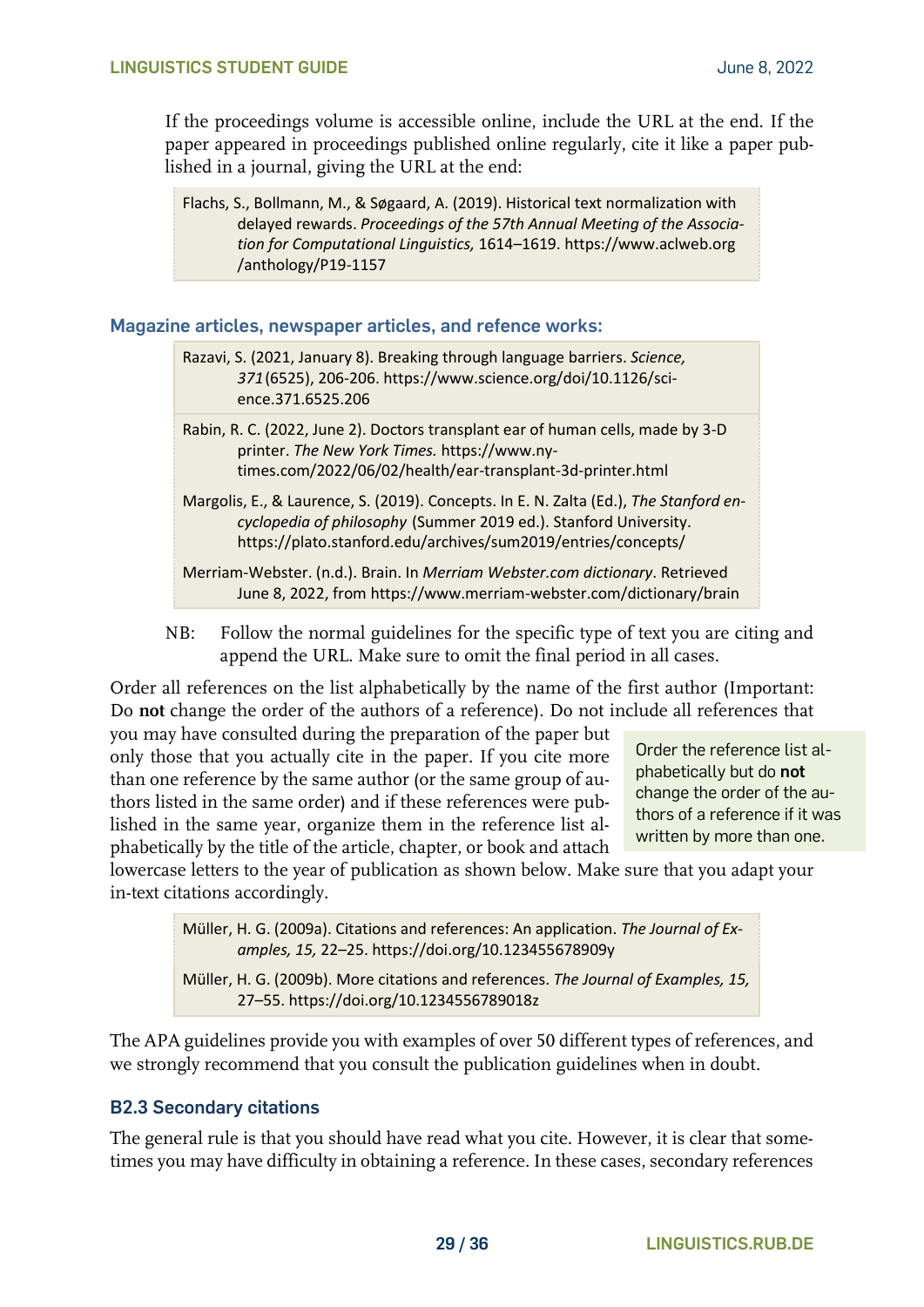are acceptable. Note that you should always indicate when you cite a reference secondarily, using the following formats:

#### **In-text citation:**

Author (year, cited in Author(s), year) claims that … Müller (1996, cited in Smith & Stuart, 2008) Müller (1996, zitiert in Smith & Stuart, 2008)

#### **References section:**

Provide both references fully and according to APA guidelines. Do not copy the reference that you cite secondarily letter-by-letter from the back of an article or book: In some cases a different citation format will have been used in your source than the APA-style you are supposed to use. So if you cite the following reference from the references section of a book chapter,

> Meier, Anton Berthold: *Citations and references: an introductory guide.* The Journal of Examples, Jahrgang 13, Heft 2, Seiten 1-15, 2007.

adapt its format to APA style:

Meier, A. B. (2007). Citations and references: An introductory guide. *The Journal of Examples, 13*(2), 1-15, cited in Müller, H. G. (2009). Citations and references: An application. In P. Meier & K. Smith (Eds.), *Citations and references: An introductory guide* (pp. 22–25). Example Press.

List secondary references together with your primary references in a single reference section.

#### <span id="page-29-0"></span>**B2.4 Literal citations**

As a rule of thumb, you should try and use as little literal citations as possible. A literal citation would be appropriate, for instance, when you come across a passage in a text that formulates something very beautifully or brings something to the point very effectively.

#### <span id="page-29-1"></span>**B2.5 Plagiarism**

Sometimes, paraphrasing somebody else's words can be hard, and you may find that you are tempted to simply use most of the words from an author and change only a few. This is still a form of plagiarism, and it is relatively easy to spot for experienced markers who are familiar with the literature in the field. Also, copying work from fellow students can easily be spotted, so it's best not to do it in the first place. We are certain that you are aware of the consequences that plagiarism can have (cf. section 7.4, especially viz. the declaration of originality).

Be aware that when you plagiarize or take over most of someone else's words, you are not only adopting their words but you are using their way of summarizing and conceptualizing the literature or other aspects of the research. In effect, you are stealing their adopting their intellectual property without crediting it appropriately.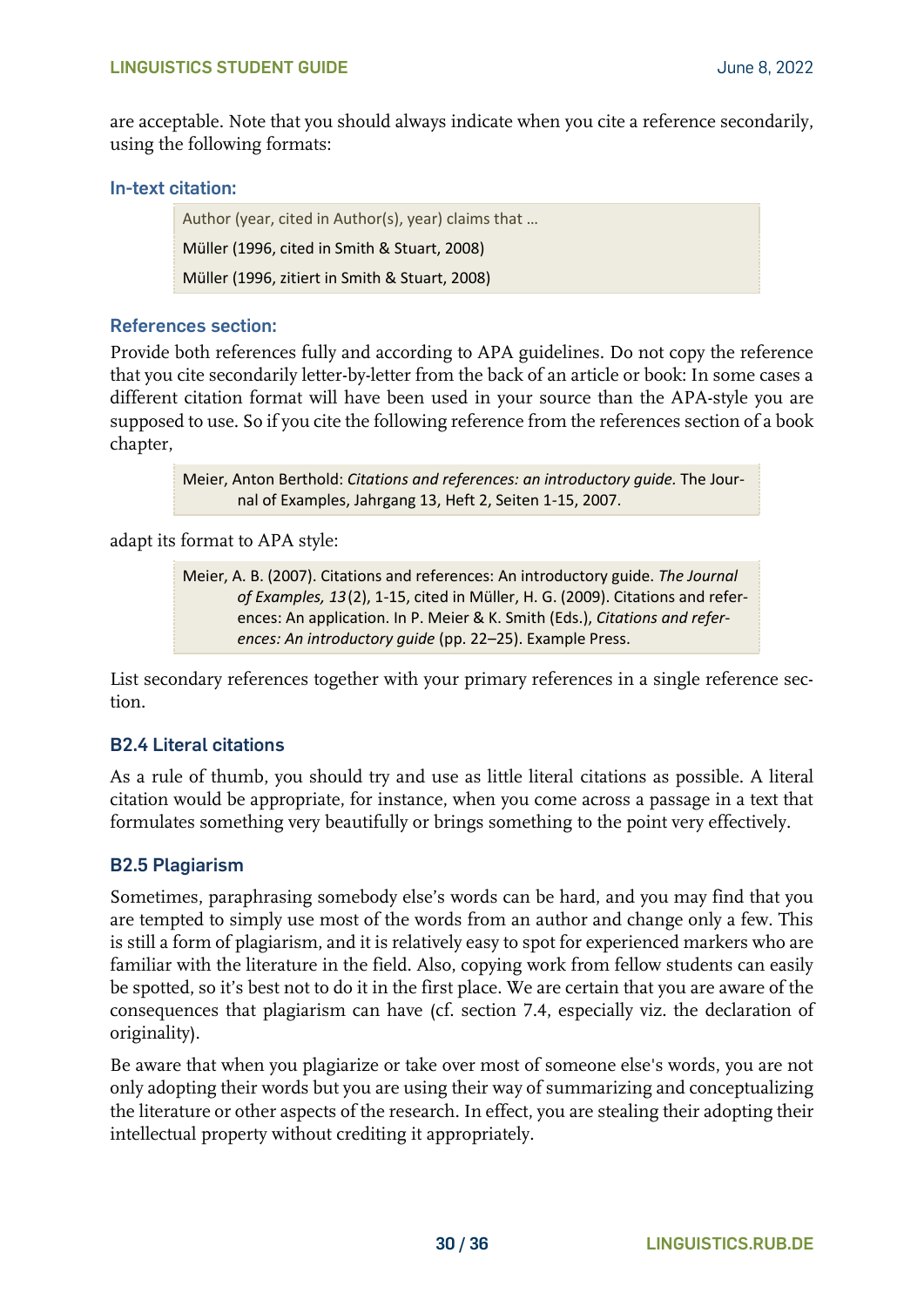Please not that translating sentences (almost) literally from an English source into German for coursework is a form a plagiarism, too.

#### <span id="page-30-0"></span>**B2.6 Tables and figures**

Do not overuse tables and figures. If you only refer to a few numbers, you can incorporate them in the main text body. However, when you have large amounts of data, it is quite helpful to present them in a table or a figure.

A table should include all relevant headers to be reasonably self-explanatory. The subscript to the table should state briefly and concisely what is represented in the table. In the main text body, you should refer to the table and briefly describe it and subsequently guide the reader through the table, explaining which sections or comparisons within the table are particularly relevant for your argument. While you do not need to discuss every single data point in the table you should point out when there are aspects in the table that are incompatible with your argument.

Very similar guidelines hold for the use of figures. Again, the figures should include all relevant information to be largely self-explanatory. Specifically, graphs should include axis labels and, if applicable, the figure should state the measurement unit that is shown (e.g., %).

Tables and figures should be identified by numbers, in the order that they appear in the text. APA guidelines require you to place all tables and figures at the end of the paper but this is mainly on account of typesetting in publication. For course assignments, it is acceptable (and often preferable) to include figures and tables in the text.

#### <span id="page-30-1"></span>**B2.7 Style issues: The dos and don'ts of scientific writing**

Do not bias your argument unfairly: Carefully research the available literature prior to putting together your argument. We often want you to decide for one side of the argument or the other and argue for your decision, but it is important that you do so exclusively on the basis of scientific grounds.

Distinguish clearly between the description of scientific findings and their discussion: In empirical studies, this distinction is often signaled by a change of tense: Scientific procedure of data collection and analysis are described in past tense, reflecting the fact that these steps have been completed at some point in the past. The interpretation is typically written in present tense.

Here is a short list of stylistic blunders to avoid:

- "As {\*the linguist/\*MIT professor/\*famous scholar} Noam Chomsky wrote in ...". Do not give any attributive biographical information, especially not in cases where evident (you will rarely quote physicists) or where a well-known fact in the field. Biographical information is non-redundant only in cases so rare that you will hardly encounter them before your PhD thesis.
- "As Sapir wrote in his {\*famous book/\*excellent essay/\*superb study} on …". No flattery. It is biased, it does not enhance your argument (on the contrary), it won't be heard, it is redundant in every respect.
- "It was proven scientifically that …". (i) Proof is scientific by nature. (ii) Where, when and how was this "proven"? Quote the study, the experiment, the source in order to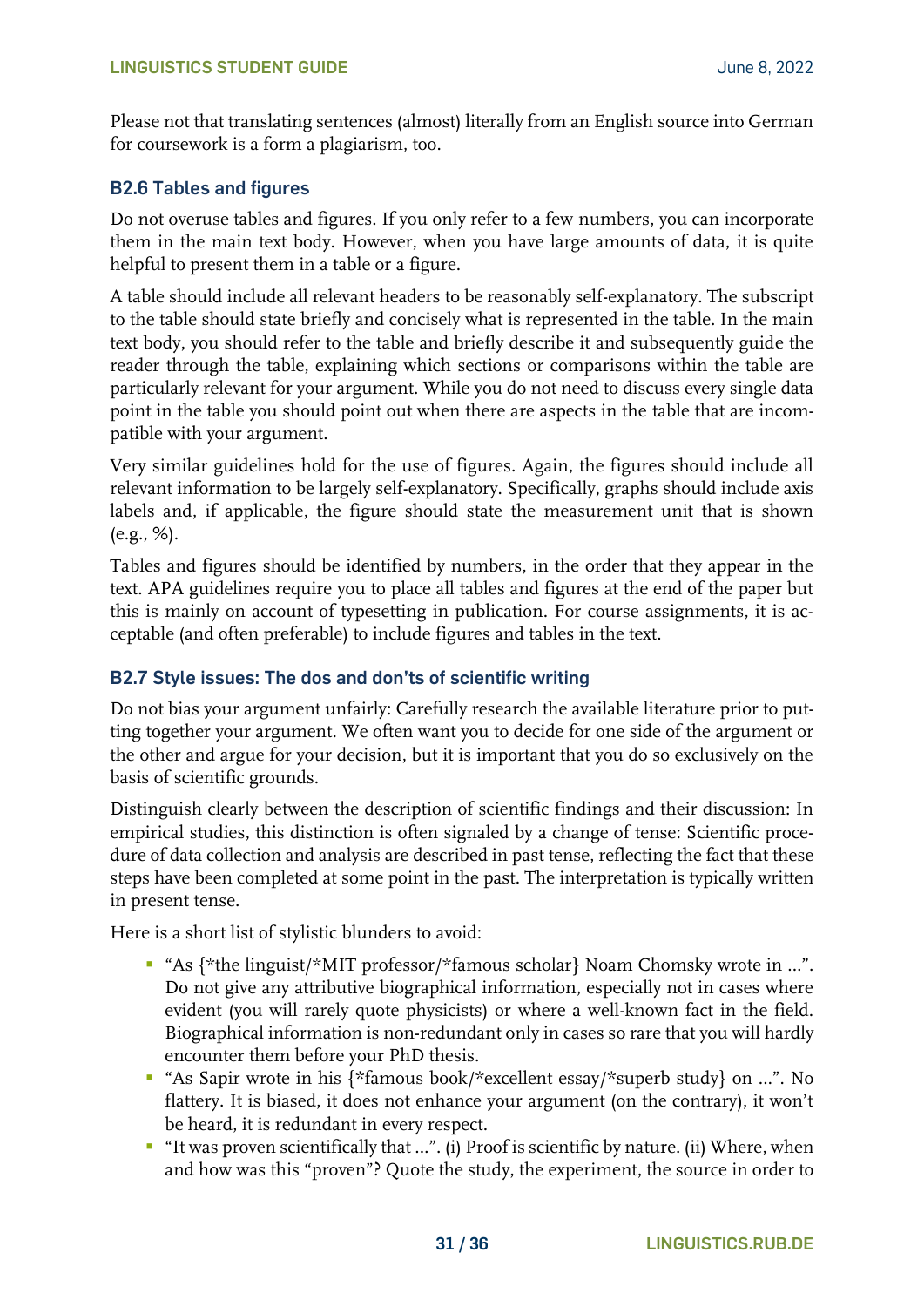support your point: "In a study on semantic memory Collins and Quillian (1969) showed that …"

- "Scientists at Yale University have shown that …". General reference by affiliation is not helpful. Who showed this in which publication and when?
- "I think it is important to point out that ...". Avoid statements on your mental or emotional states or other meta-remarks while writing. No personal information, no feelings good or bad.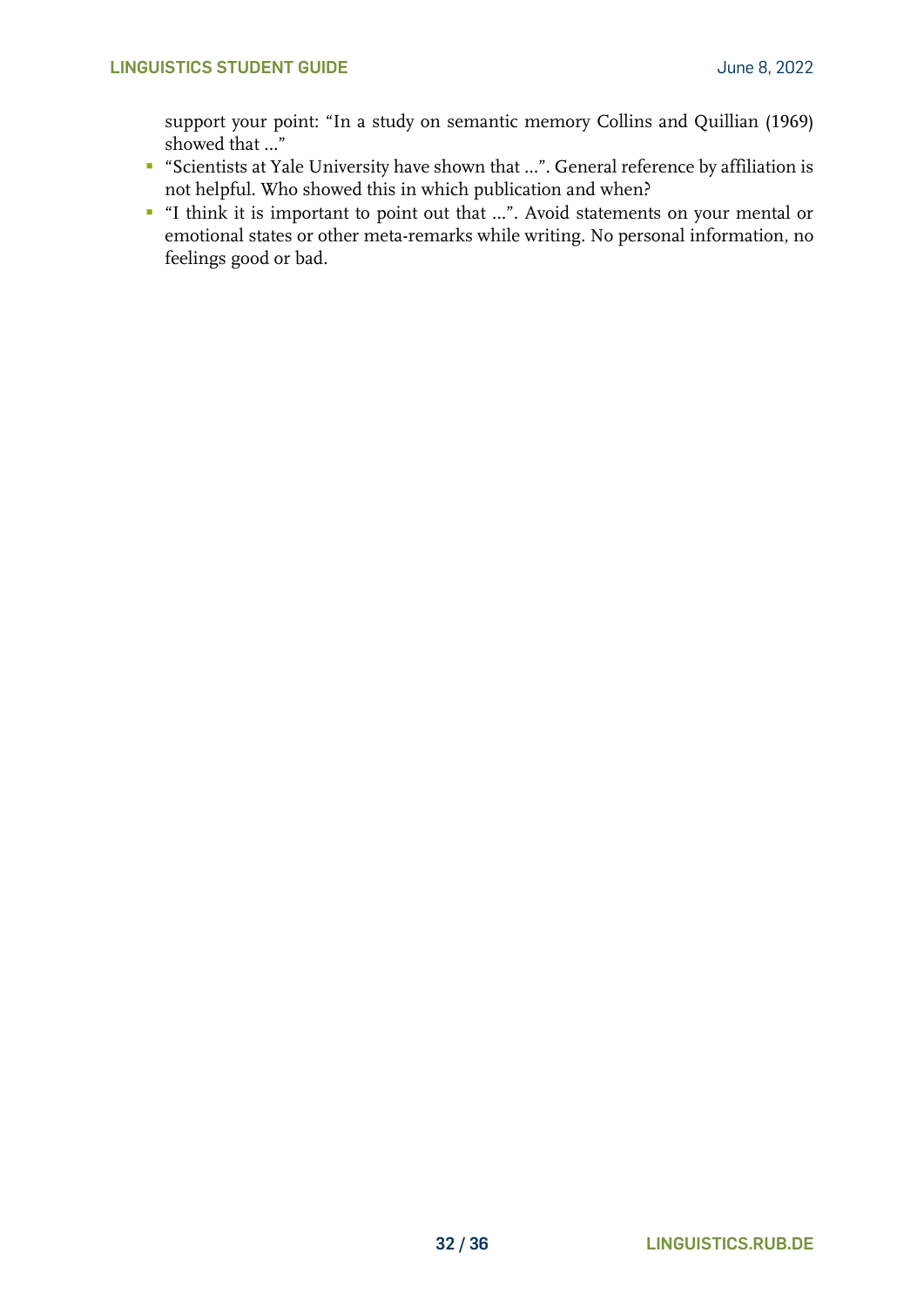## <span id="page-32-0"></span>**Appendix C: Mentoring-Questionnaire**

| Studierende/r: |             | Mentor/in: |              |
|----------------|-------------|------------|--------------|
| Semester:      | 4. Semester | Fächer:    | Linguistik & |

#### **1. Allgemeines**

1.1 Gibt es von den Fächern, die Sie studieren, ein Fach, das Ihnen mehr Freude macht?

| $\Box$ nein $\Box$ ja, weil |
|-----------------------------|
|                             |
|                             |
|                             |

 $\_$  , and the set of the set of the set of the set of the set of the set of the set of the set of the set of the set of the set of the set of the set of the set of the set of the set of the set of the set of the set of th

- 1.2 Haben Sie ein konkretes Berufsziel, das Sie anstreben? Wenn ja, welches?
- 1.3 Kommen Sie mit der Arbeitsbelastung während des Studiums klar? ❑ *ja* ❑ *nein*
- 1.4 In welchen Bereichen kommen Sie besonders gut klar? (bitte ankreuzen)

| <b>Studium allgemein</b> |        | <b>Spezifische Inhalte</b> |
|--------------------------|--------|----------------------------|
| Organisation der Arbeit  | $\Box$ | Linguistische Metho        |
| Schriftliche Aufgaben    |        | Linguistische Metho        |
| Mündliche Beteiligung    | □      | Phonologie                 |
| Präsentieren             | ⊐      | Syntax                     |
| Gruppenarbeit            |        | Morphologie                |
| Computer & E-Learning    | ⊐      | Semantik                   |
| MS Word o. ä.            | $\Box$ | Pragmatik                  |
| MS PowerPoint o. ä       | $\Box$ | Psycholinguistik           |
| Anderes:                 |        | Wahlpflicht-Veranst        |
|                          |        |                            |
|                          |        |                            |

| <b>Studium allgemein</b> |  | <b>Spezifische Inhalte</b>   |  |
|--------------------------|--|------------------------------|--|
| Organisation der Arbeit  |  | Linguistische Methoden 1     |  |
| Schriftliche Aufgaben    |  | Linguistische Methoden 2     |  |
| Mündliche Beteiligung    |  | Phonologie                   |  |
| Präsentieren             |  | Syntax                       |  |
| Gruppenarbeit            |  | Morphologie                  |  |
| Computer & E-Learning    |  | Semantik                     |  |
| MS Word o. ä.            |  | Pragmatik                    |  |
| MS PowerPoint o. ä       |  | Psycholinguistik             |  |
| Anderes:                 |  | Wahlpflicht-Veranstaltungen: |  |
|                          |  |                              |  |
|                          |  |                              |  |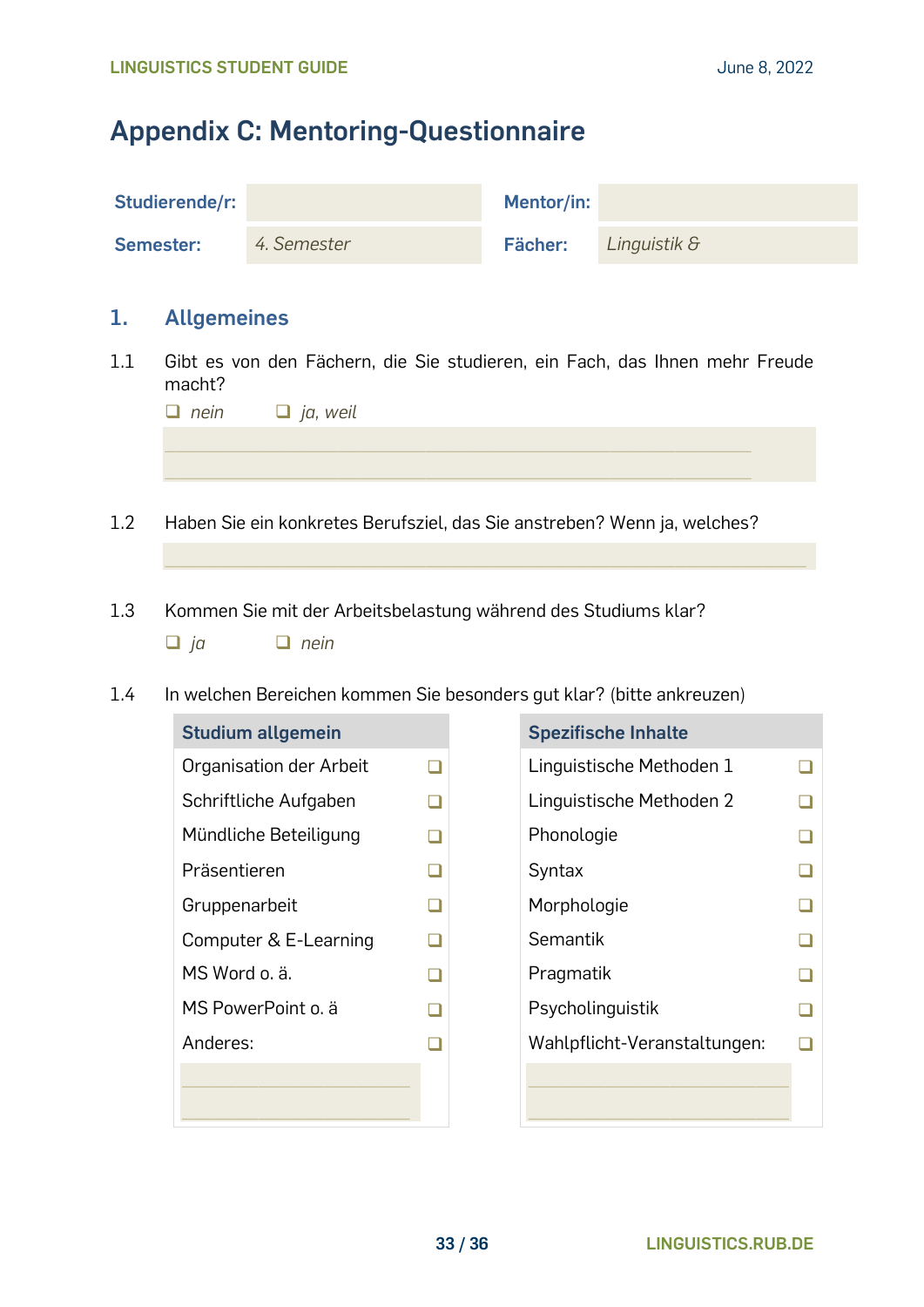#### 1.5 Welche Bereiche sind Problembereiche aus Ihrer Sicht?

| <b>Studium allgemein</b> |  | <b>Spezifische Inhalte</b>   |  |
|--------------------------|--|------------------------------|--|
| Organisation der Arbeit  |  | Linguistische Methoden 1     |  |
| Schriftliche Aufgaben    |  | Linguistische Methoden 2     |  |
| Mündliche Beteiligung    |  | Phonologie                   |  |
| Präsentieren             |  | Syntax                       |  |
| Gruppenarbeit            |  | Morphologie                  |  |
| Computer & E-Learning    |  | Semantik                     |  |
| MS Word o. ä.            |  | Pragmatik                    |  |
| MS PowerPoint o. ä       |  | Psycholinguistik             |  |
| Anderes:                 |  | Wahlpflicht-Veranstaltungen: |  |
|                          |  |                              |  |
|                          |  |                              |  |

1.6.1 Worin bestehen die Probleme im Einzelnen?



1.6.2 Haben Sie den Eindruck, dass Ihre Kommiliton/inn/en in den gleichen Bereichen Probleme haben?

❑ *ja* ❑ *nein*

1.6.3 Könnte man die Probleme durch mehr Übung im Studium auffangen?

❑ *ja* ❑ *nein*

1.6.4 Haben Sie sich erkundigt, ob das Angebot im Optionalbereich eine Möglichkeit zur Lösung der Probleme bietet?

❑ *ja* ❑ *nein*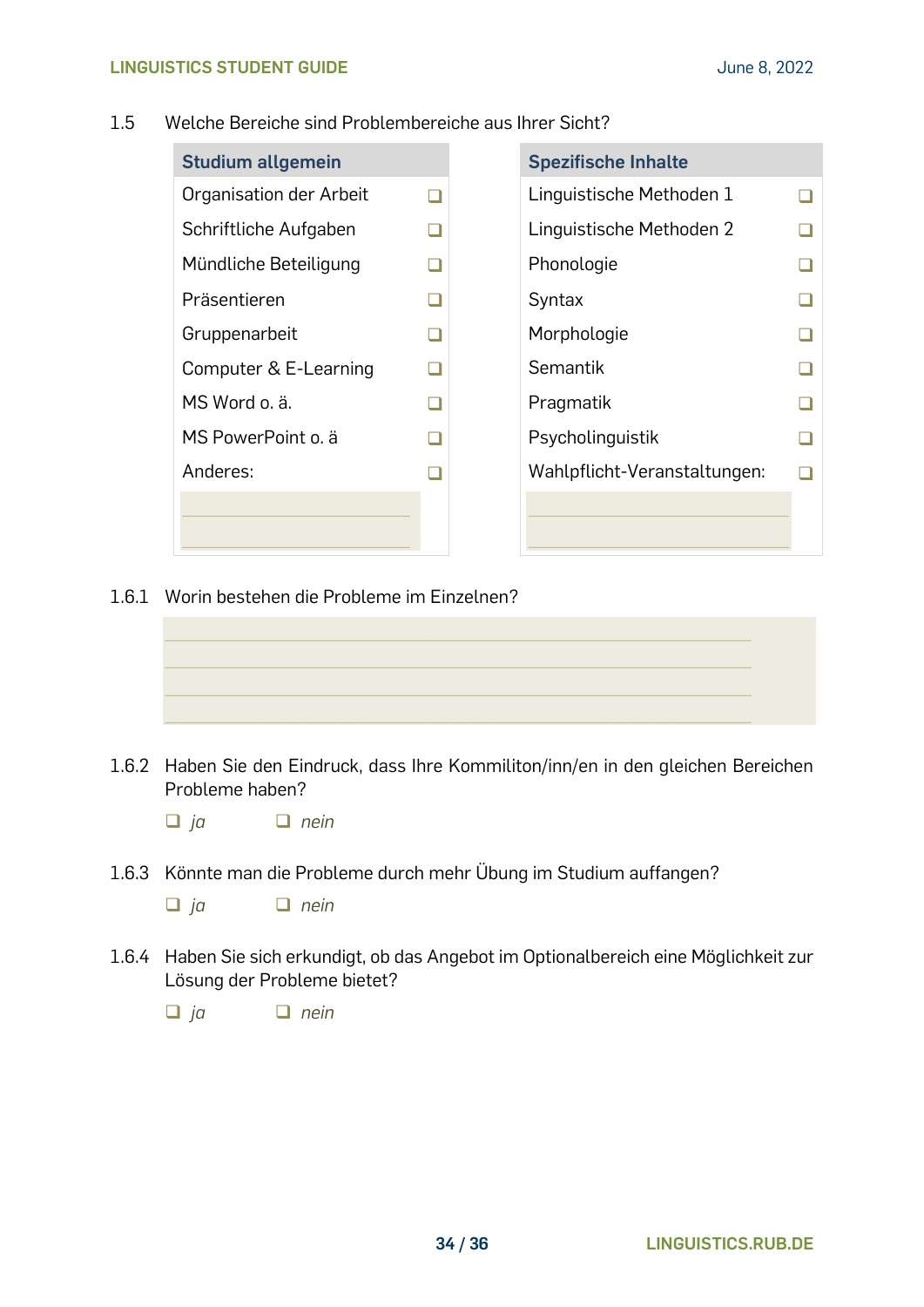#### **LINGUISTICS STUDENT GUIDE June 8, 2022**

| 2.    | Die ersten und die kommenden Semester                                                         |  |  |  |  |  |  |
|-------|-----------------------------------------------------------------------------------------------|--|--|--|--|--|--|
| 2.1   | Haben Sie für einzelne Semester konkrete Ziele?<br>$\Box$ ja<br>$\Box$ nein                   |  |  |  |  |  |  |
|       | 2.1.1 Wenn ja: Was waren Ihre Ziele für die vergangenen Semester?                             |  |  |  |  |  |  |
|       |                                                                                               |  |  |  |  |  |  |
|       |                                                                                               |  |  |  |  |  |  |
|       | 2.1.2 Haben Sie in den vergangenen Semestern Ihre Ziele erreicht?<br>$\Box$ ja<br>$\Box$ nein |  |  |  |  |  |  |
|       | 2.1.3 Welche Ziele wollen Sie in den nächsten Semestern erreichen?                            |  |  |  |  |  |  |
|       |                                                                                               |  |  |  |  |  |  |
|       |                                                                                               |  |  |  |  |  |  |
| 2.2   | Planen Sie, Ihre Bachelor-Arbeit in der Linguistik zu schreiben?<br>$\Box$ nein<br>$\Box$ ja  |  |  |  |  |  |  |
|       | 2.2.1 Wenn ja, haben Sie Ideen für eine thematische Richtung?                                 |  |  |  |  |  |  |
|       |                                                                                               |  |  |  |  |  |  |
|       |                                                                                               |  |  |  |  |  |  |
| 2.3   | Studieren Sie den Schwerpunkt CL?                                                             |  |  |  |  |  |  |
|       | $\Box$ ja<br>$\Box$ nein                                                                      |  |  |  |  |  |  |
| 2.3.1 | Warum bzw. warum nicht?                                                                       |  |  |  |  |  |  |
|       |                                                                                               |  |  |  |  |  |  |